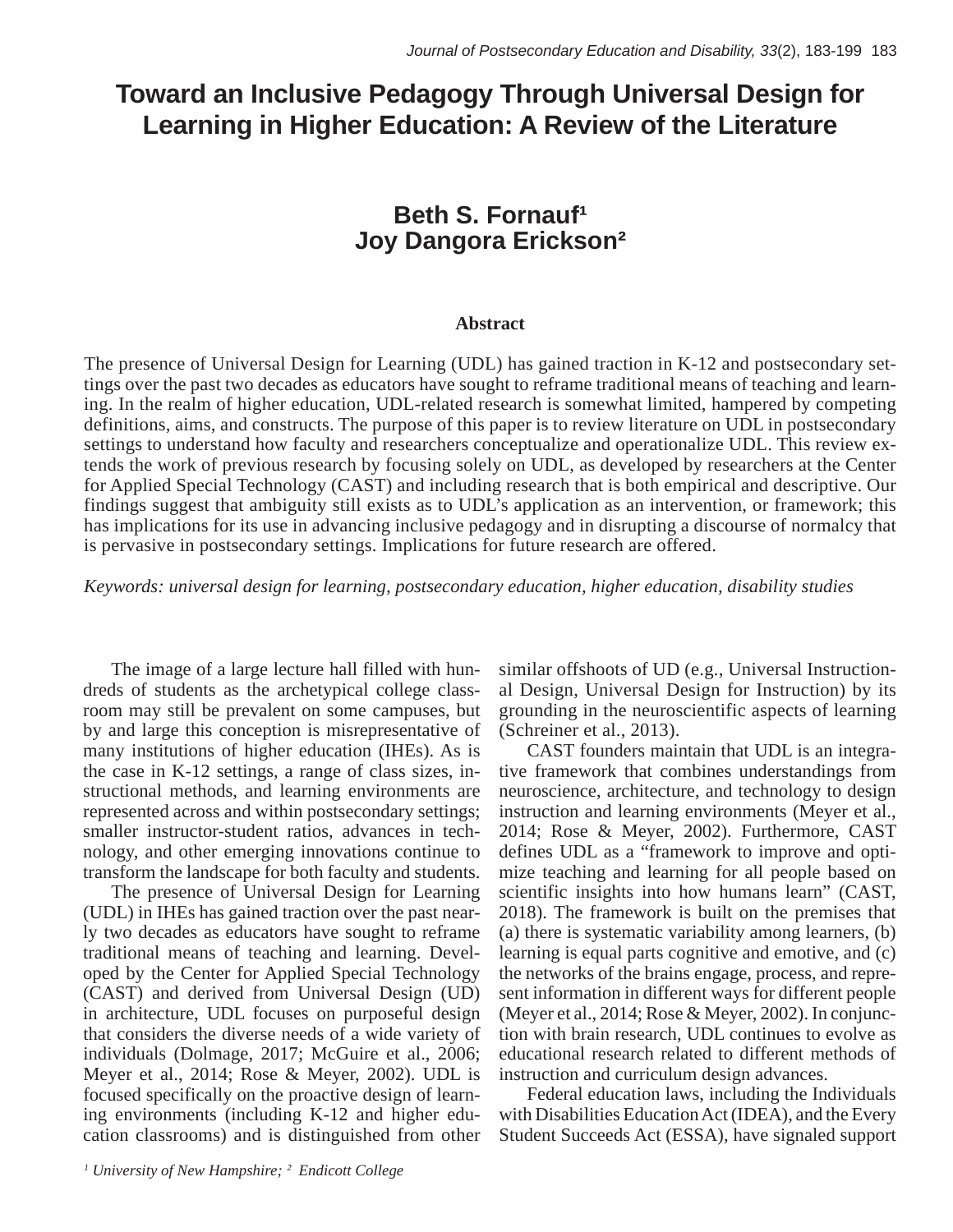for UDL in elementary and secondary schools. The 1997 reauthorization of IDEA pushed the boundaries of educational access, requiring that students with labeled disabilities be educated in the least restrictive environment to the greatest extent possible, and provided with assistive technology. This law represented a (theoretical if not practical) union between special and general education (Hehir, 2009). According to CAST researchers, IDEA effectively opened the door for a UDL approach in K-12 classrooms; however, UDL has undergone much theoretical revision since that time (Meyer et al., 2014).

An unintended consequence of linking UDL with policies related to students with labeled disabilwith poncies related to statements with racered disabilities is the conflation of UDL and special education. UDL is often misinterpreted as a special education initiative, or a framework only for students with labeled disabilities. The 2015 passage of ESSA may have somewhat assuaged this confusion—for the first time, UDL as a practice was endorsed by federal general education legislation (Gravel, 2017). While UDL's founding organization, CAST, has historical connections with special education, UDL focuses on learner variability rather than disability. Furthermore, the UDL framework can be applied to settings outside the confines of K-12 education, as evidenced by its definition in the 2008 reauthorization of the Higher Education Opportunity Act.  $\frac{1}{2}$  and special contains time,  $\frac{1}{2}$ 

This extension of UDL into higher education will be explored in this paper. Despite the prevalence of UDL in statewide educational initiatives, federal legislation, and even preservice teacher education coursework (Scott et al., 2017), research on the experiences of UDL implementation by educators at multiple levels is limited (Gravel, 2017). In the realm of higher education, UDL-related research is not only limited, but ambiguous—hampered by competing definitions and interpretations. While guidelines for implementation exist (CAST, 2018), many UDL scholars are reluctant to identify strict definitions or criteria. UDL is intended neither as a program, nor as something to implement with fidelity. Thus, there are multiple interpretations of UDL; in a sense, its dynamic and flexible nature can also be interpreted as its greatest source of elusiveness.

Despite this ambiguity, UDL has had successful forays into higher education, both in research and in practice. A 2011 literature review synthesized empirical work in postsecondary education related to UDL; however, included publications drew on other UD models as well (Roberts et al., 2011). Universal Design for Instruction (UDI) was once considered the version of UD most applicable to higher education, as it was specifically developed for use in postsecondary settings (McGuire et al., 2006). A primary reason the review by Roberts and colleagues is centered on UDI rather than on UDL may very well be that the use of UDL outside of K-12 settings was especially limited at that time. Recently however, it appears that UDL has been more widely accepted as a relevant framework for designing postsecondary learning experiences and/or environments (UDL on Campus, n.d.). As such, UDL has also become a more familiar term across educational age spans with a multitude of theoretical and practical interpretations.

Revertheless, Roberts and colleagues' 2011 review detailed several noteworthy findings. First, the authors found very little research that explored the efdations found very have research and explored the effectiveness of UD models on student outcomes (GPA, retention rates, etc.). In addition, these authors emphasized that empirical work exploring UD in higher education would benefit from more quantitative and mixed methods approaches. The authors expressed concern that three-fourths of the pieces in their review employed qualitative methods, which substantially limited the generalizability of their findings.  $\alpha$  approximately concerned concerned control three-fourths of  $\alpha$ 

Since the publication of Roberts et al.'s review there have been four subsequent reviews of UDL-related literature. While some of these have incorporated UDL applications in higher education, none have concentrated solely on postsecondary settings. Rather, these have varied in focus, examining UDL in PK-12 environments (Ok et al., 2017), Universal Design or UDL as an educational intervention (Capp,  $2017$ ; Rao et al.,  $2014$ ), and UDL as an educational framework (Al-Azawei et al., 2016). Each of these reviews makes a distinct contribution to the literature. Analyses by both and Capp (2017), and Rao and colleagues (2014) highlight the outcomes of UDL as an intervention; both note the generally positive effects of UDL implementation at various educational levels. Capp's meta-analysis is theoretically situated within an inclusive education framework and examines the outcomes of UDL implementation in empirical studies between 2013 and 2016 (N=18). Rao et al. captured a somewhat broader sense of the terrain of Universal Design, examining the efficacy of multiple models of UD (e.g., Universal Design for Instruction, Universal Instructional Design, UDL) across primary, secondary, and higher educational settings. The authors included only empirical research in their review  $(N=14)$ , with the goal of understanding how researchers are employing different models of UD as an intervention.

Al-Azawei and colleagues' (2016) review aimed to pick up where Rao et al. (2014) left off; however, they analyzed only those empirical studies that utilized the UDL framework (CAST, 2018; Rose &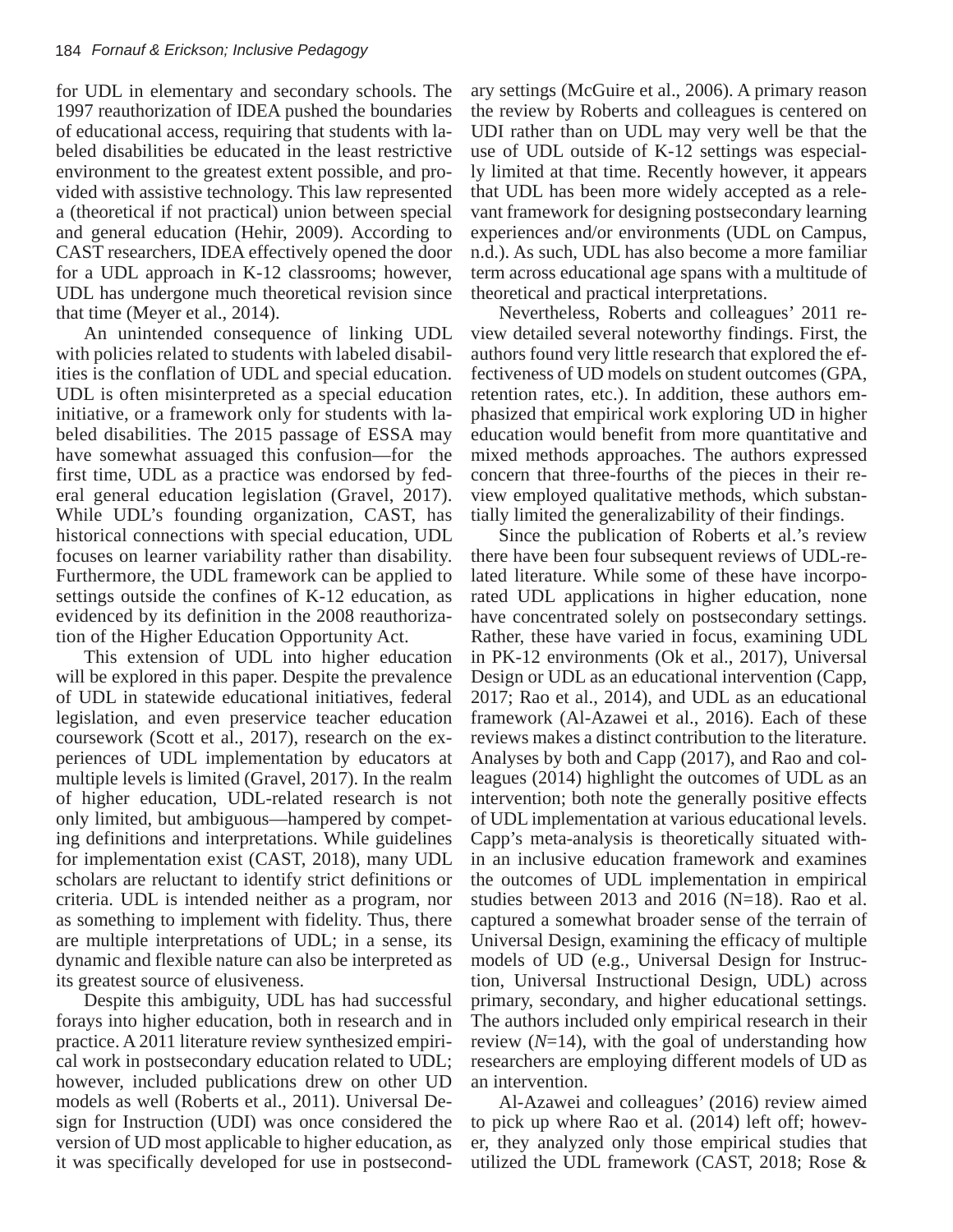Meyer, 2002). The authors of this review concluded that while the literature suggested that UDL holds promise as a pedagogical framework across grade spans and formats (online, hybrid, etc.), the ways in which researchers interpret and comply with UDL principles remain ambiguous. No clear answers about the validity of UDL as a framework were realized.

This review is distinctly different from prior reviews for several reasons. While our aim is to gain a sense of the scope of Universal Design research in higher education like Roberts and colleagues (2011), we have elected to look beyond empirical work that we have crected to floor expond empirical work dial<br>emphasizes outcomes and seeks validity. We are inemphasizes succemes and seeks various. We are interested in the application of UDL that advances and sustains inclusive pedagogy as an end in itself. By analyzing empirical and descriptive pieces, we hope to gain a clearer understanding of the various ways researchers in higher education are operationalizing and conceptualizing UDL. Due to its continued iteration and development in the years since its inception, we have elected to focus solely on the UDL framework (CAST, 2018; Meyer et al., 2014; Rose  $\&$ Meyer, 2002) to the exclusion of other UD models. Additionally, because UDL specifically has been addressed in higher educational policy and practice, it has demonstrated its sustainability in an educational climate that is constantly in flux. The questions guiding this review are as follows:  $\frac{1}{2}$  due to its continued it is continued in the  $\frac{1}{2}$ 

- 1. In what ways is the UDL framework operationalized in postsecondary contexts?
- 2. In what ways is UDL conceptualized as a framework for inclusive pedagogy in higher education, attending to notions of disability, ability, and variability in theory and practice?

## **Conceptual Framework**

The conceptual framework for this review attends to the ways UDL functions to support inclusive pedagogy in higher education. Yet the concept of inclusivity always brings with it a myriad of complexities of placement, belonging, and the rights of individuals with disabilities. As alluded to in the introduction, UDL has deep connections with special education, and is sometimes viewed as a special education initiative. Yet theoretically, UDL appears to be more closely aligned with Disability Studies in Education (DSE). DSE is concerned with problems and issues in education related to exclusion and/or oppression of individuals with disabilities. DSE conceptualizes disability as a social, political, and cultural construct that plays out in complex ways in educational settings (Cosier & Ashby, 2016). UDL scholars have  $\frac{1}{2}$  inclusive always below the myriad of complexities of placement,  $\frac{1}{2}$ ODE has ucep connections with special education,

consciously shifted their interpretations of disability away from individual deficits to disabling environments (Gravel, Edwards, Buttimer, & Rose, 2015; Meyer et al., 2014), which is somewhat consistent with a DSE framework. DSE supports the notion that individuals with certain types of bodily (cognitive, behavioral, linguistic, etc.) impairments are disabled by inhospitable environments and social systems that privilege able bodies, often resulting in discrimination or exclusion (Gabel, 2005). Likewise in K-12 remediate students (Calcul, 2000). The mass in the capacities students with disabilities should somehow be normalized; the teacher's role is to remediate students with individual education programs (IEPs) in order to make them more like their "typical" peers. Ironically, this often happens their "typical" peers. Ironically, this often happens by removing these students from the classroom and attempting to raise them to a "normally" performing level before readmitting them in the general classroom (Hehir, 2002; Taylor, 1988).  $T_{\text{total}}$  typical peers. Homeany, this often happen

The UDL framework can disrupt the narrative of achieving readiness as a gateway to inclusion (Taylor, 1988), as it recognizes learner variability as an educational norm, and rejects the "myth of the normal child" as the central, organizing feature of schools (Baglieri, Bejoian et al., 2011, p. 2124). Yet due to its complicated history and development, UDL continues to be positioned in research, as this paper will illustrate, as a solution for dealing with disability or difference. A number of descriptive and empirical publications included in this review begin by framing their pieces as a response to increased diversity in IHEs, which, while admirable, runs the risk of positioning non-dominant (non-white, disabled, etc.) groups of students as (1) homogeneous, and (2) deviants in need of assimilating to heteronormative standards that define typicality in higher education.

This paper critically questions the suitability of framing UDL as an intervention for improving outcomes for certain groups of students in the increasingly diverse realm of postsecondary education. Instead, we argue that UDL is a process-based framework for inclusive pedagogy that moves "beyond assimilationist and compensatory measures of support with a view to advancing inclusive forms of pedagogy to meet learner diversity in non-discriminatory and socially just ways" (Liasidou, 2014, p.127). In other words, rather than conceptualizing inclusion in higher education as accommodating students with disabilities, UDL as inclusive pedagogy takes up the task of transforming teaching and learning at the postsecondary level for all students. This is a task made more complex by the fact that many faculty are content experts with limited pedagogical experience, other than their own as a student (McGuire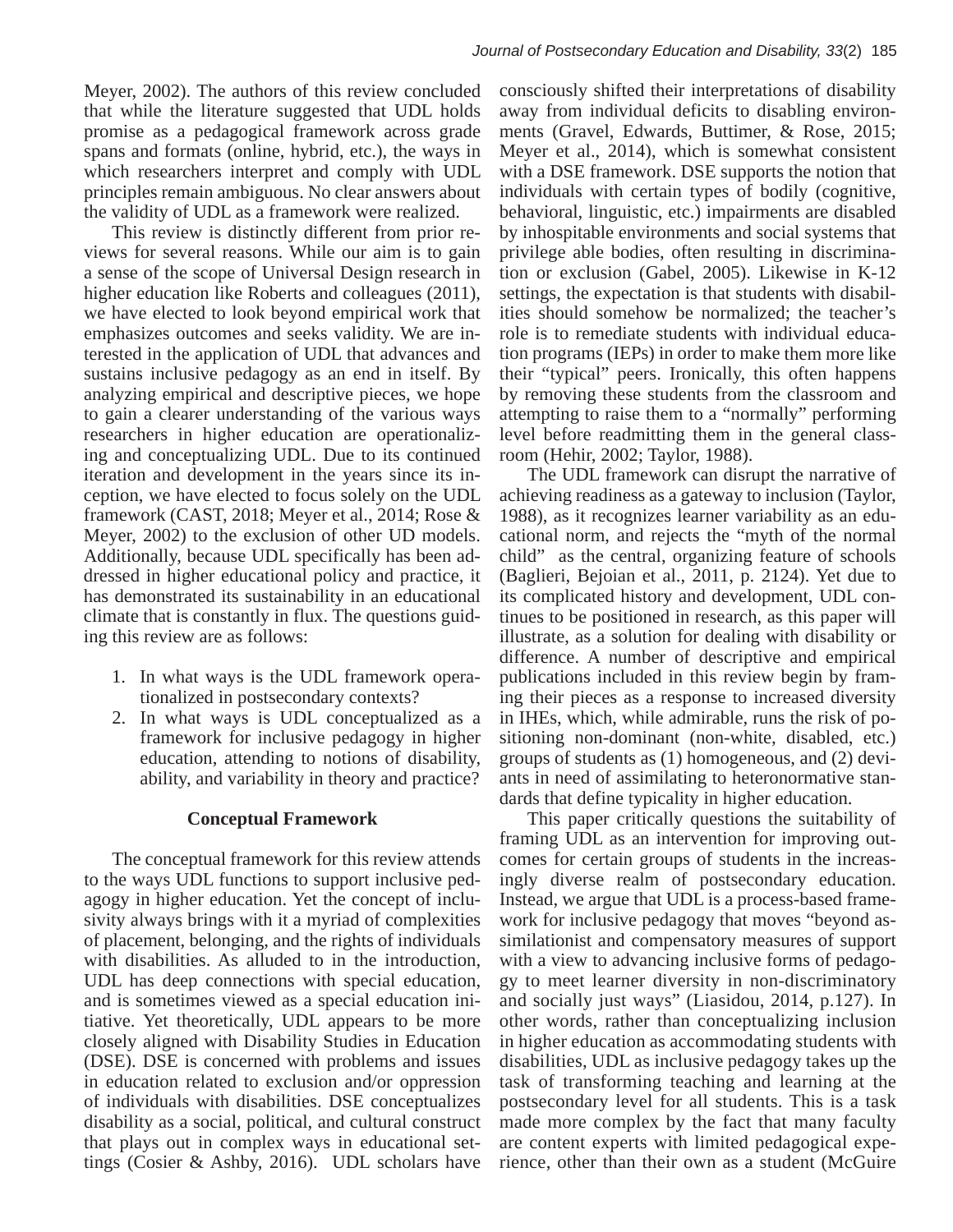et al., 2006). Thus, a further goal of this paper is to propose avenues for future research. This will be explored further in the discussion.

#### **Methods**

#### **Criteria for Locating and Selecting Publications**

In order to locate high-quality publications, we conducted a search of the Education Resources Information Center (ERIC) database using the following key terms: "Universal Design for Learning" or "UDL," combined with either "higher education" or "postsecondary education." This initial search yielded 247 articles. The abstracts of these articles were read and applied the following criteria for inclusion in this review:

- 1. Articles must be published in a peer reviewed journal.
- 2. Articles must be published between 2002 and 2018. The 2002 date reflects the publication of *Teaching Every Student in the Digital Age: Universal Design for Learning* (Rose & Meyer, 2002), which introduced principles of UDL.
- 3. Publications must explicitly address our research questions; thus, they need to explore how UDL is operationalized and/or conceptualized in a postsecondary setting.
	- a. Operationalize refers to publications that explore the process of drawing on and implementing UDL in some aspect of pedagogy, coursework, or operations (e.g., Disability Services Office). Publications in this group asked questions about the process and/or outcomes of designing a course, system, or learning task within the context of the UDL framework.
	- b. Conceptualize refers to publications that draw on UDL theory to consider ways to improve teaching and learning in higher education. These pieces explored questions about how faculty and students consider the possibilities of UDL in a postsecondary setting, including how faculty might take up UDL in the interest of improving their pedagogy.
- 4. Publications must focus specifically on Universal Design for Learning. Articles that focused on other UD models (e.g., Universal Design for Instruction) to the exclusion of UDL were not reviewed.
- 5. Publications must display evidence of drawing on UDL principles in a postsecondary

context; pieces that incorporated UDL as content within a course (for example, teaching pre-service teachers about UDL) were excluded (e.g., Pearson, 2015).

## **Analysis**

The resultant set of 38 publications spanned the years 2006 to 2018 and included empirical research studies and descriptive articles. After reading the articles, each one was logged into a spreadsheet in which we recorded the abstract, purpose, research questions, methods, data sources, and findings. The first author coded each article to identify those that dealt with operationalizing UDL, and those that explored its conceptualization. Upon reviewing the first author's provided definitions specific to the operationalization and conceptualization of UDL, the second author also coded each article. The authors were in agreement on 82% of the articles, and discrepancies were resolved together; several articles could be interpreted as involving both the operationalization and conceptualization of UDL (e.g., Black et al., 2014; Hutson  $\&$ Downs,  $2015$ ). In these cases, the authors revisited Lowin, 2010). In these cases, the atthentic revisited the publication's stated purpose and when explicitly identified by the authors, the research questions. by definitions of operationalize and conceptualize were consulted to determine which category most clearly aligned with the article's stated purposes. A list of articles in this review, organized by category, is provided in Table 1.

#### **Findings**

Almost all of the publications in this review began by addressing UDL in relation to increasing student diversity, broadly defined, in higher education. While many pieces explicitly linked UDL to the teaching and learning of students with disabilities, others framed UDL as a way to address the needs of a diverse population of students, including variability in age, social and cultural backgrounds, and learning preferences. We will review findings in this section, focusing first on how UDL has been operationalized, and then on its conceptualization in higher education settings.

#### **Operationalizing UDL**

Recall the first research question: In what ways is the UDL framework operationalized in postsecondary contexts? A total of 27 articles in this review attended to operationalizing UDL principles through some type of implementation in instruction, assessment, or design. Two themes emerged from analysis of these articles: (a) use of UDL in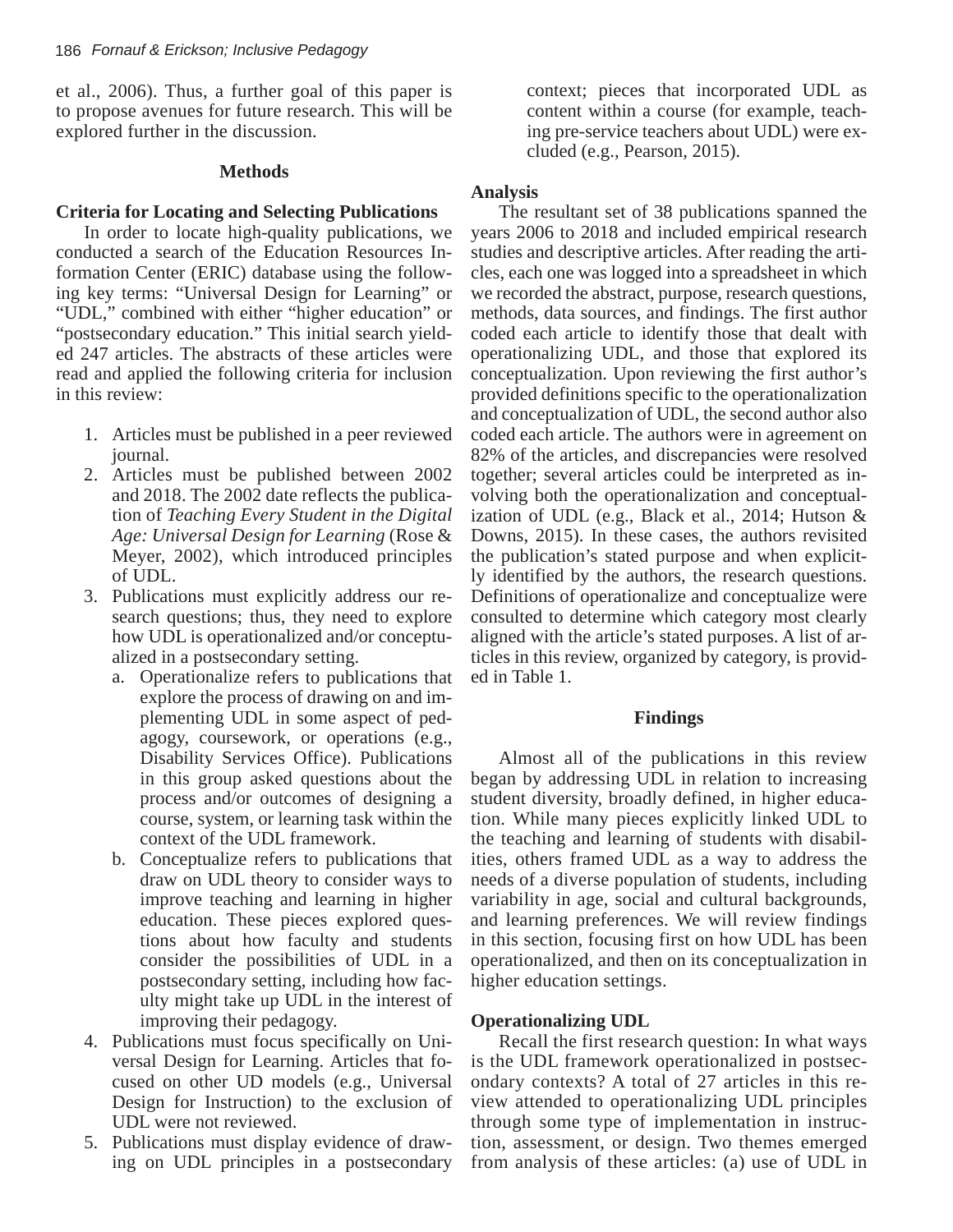response to a specific problem, and (b) achieving philosophical "buy-in" from faculty, stakeholders, and students in order to move forward with scaling UDL across the institution.

A recent study of UDL implementation across six IHEs in the US (Moore et al.,  $2018$ ) provides a model that can be used as a heuristic for understanding the themes in this subgroup of the literature. Moore and colleagues aimed to identify similarities and differences in implementation strategies, and to use this information to inform the scaling of UDL research and practice. Through interviews with faculty across selected IHEs, the authors found that UDL was often addressed most systematically in response to a particular problem or line of inquiry, such as inequity or student attrition, which parallels theme (a) in our review. This targeted use of UDL to address a particular problem may have been the result of greater "buy-in" from certain administrative areas or departments concerned with that issue, which corresponds to theme (b). Drawing on their collected data, Moore et al. developed a four-phase model to help identify the developmental arc of UDL implementation in higher education: small, often individual-level implementation; traces of growth through the department level; securing of funding; and institutional implementation and adoption of UDL as policy. We will refer to this model and examples from the review literature to illustrate the two themes.  $\frac{d}{dx}$  are a set of dependent with the integrative concerned with the integrative concerned with the integration of  $\frac{d}{dx}$ .

**UDL: Responding to Problems.** Looking across these studies, several publications did in fact frame UDL as a potential solution to a problem or issue in higher education. In many cases, the "problem" in need of attention was the success (or lack thereof) of students with labeled disabilities. For example, some studies examined aspects of equity and access in college or university coursework. In other cases, instructors identified common challenges within their courses or departments. Moore and colleagues (2018) noted that in some IHEs, the emphasis on UDL is at a faculty level, where concerns tend to reflect those of individual faculty members and a commitment to students and promising pedagogy. At a systems (university) level, there tends to be interest in addressing larger issues such as student attrition, racial tension, or access to disability-related services.

Several studies found that attending to faculty's instructional practices might enable access to learning for a variety of diverse students, including those with disabilities, and facilitate inclusive classrooms (Bernacchio et al., 2007; Gradel & Edson, 2010; Heelan et al., 2015). Similarly, one study assessed faculty perceptions of UDL, and subsequently designed a professional learning program aimed at creating an inclusive climate specifically geared toward students with disabilities (Izzo et al., 2008). These studies suggest that use of UDL principles may mitigate faculty concern about teaching students with labeled disabilities, who may be perceived as having fundamentally different learning needs.

True to UDL's emphasis on student learning, several publications focused on postsecondary students' perceptions of UDL implementation. Dean et al.  $(2017)$  zeroed in on the student outcomes of perceived learning (e.g., whether students were pospresented realing (eigit, whenever statements were positively engaged) and actual learning (knowledge ratively engaged) and detail realing (the wreage gains). The faculty researchers investigated the imgains). The tacary researchers investigated the million pact of using multiple forms of representation in a pact of using matriple forms of representation in a<br>large lecture course. These resources including PowerPoint slides, lecture notes, an audience response system, and an online learning app. Notably, the problems under investigation (lack of engagement and limited opportunities to learn in large lecture) are environmental and curricular; the authors do not situate problems within students. large lecture course. These resources including is

In general, research that examined student perspectives tended to focus more on systemic or curricular barriers that UDL might address, rather than attempting to overcome deficits in learning ascribed to disability. Two studies looked at student perspectives on instruction before and after a UDL intervention with members of the faculty (Davies et al., 2013; Schelly et al., 2011). Researchers saw a shift in student perceptions about how their instructors shared information and attempted to engage and assess them. These researchers attempted to measure UDL effectiveness through students' eyes and offer an interesting glimpse into the perceived positive impact of even a small amount (semester's worth) of faculty professional learning on student outcomes.

Several publications in this subgroup took up the work of connecting UDL with student wellness, empowerment, and identity development in college classes. Nielsen (2013) examined how UDL might be integrated into a composition course for first-year coland foster and foster positive identity development lege students to foster positive identity development (knowing oneself as a learner) and engagement. The author focused specifically on highlighting UDL as a useful framework for design for all students, not only those who might struggle in a composition course. This piece highlights how instructors can proactively address variability in the classroom, an approach consistent with the principles of UDL. In addition, student empowerment was highlighted across content areas in one study exploring UDL as a means to minimize the barrier of student stress, and foster an inclusive climate (Miller & Lang, 2016), and another to increase student-centered learning and engagement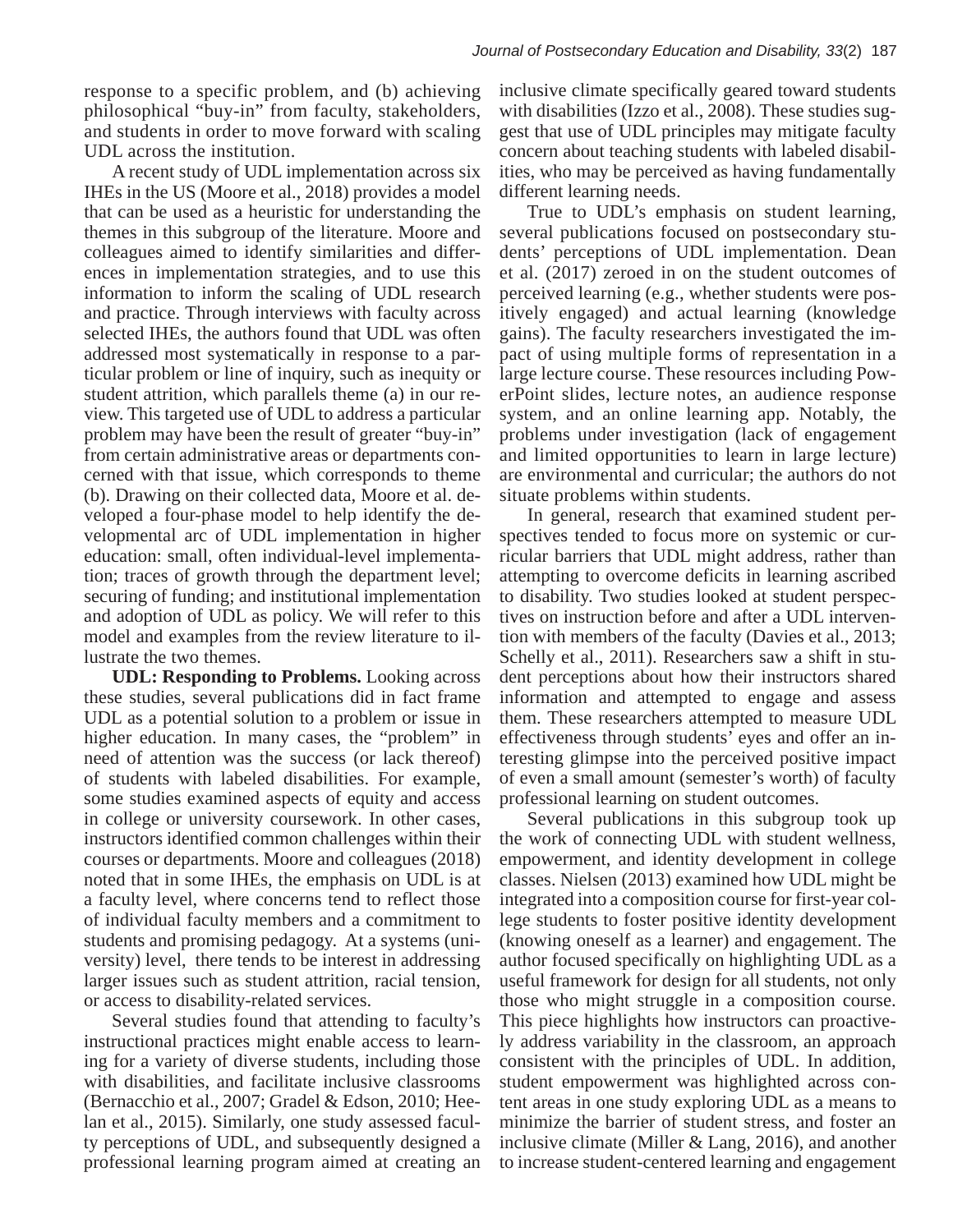(Kumar, 2011). Again, this is approached by proactive design and faculty training, not only in pedagogy, but in identifying and removing barriers to learning  $(Meyer et al., 2014).$ 

Because UDL is defined as a pedagogical framework, it is increasingly being used in teacher education programs, both to prepare teachers for diverse classrooms, and as a set of promising instructional practice (Pearson, 2015). Studies focused on the use and introduction of UDL in teacher education also highlighted its use in online or hybrid course formats. While the use of faculty modeling as a way to introduce UDL was employed in one study (Evans et al.,  $2010$ ), the focus of these pieces tended to be on how  $2010$ . zoro), the rocal or these precess tended to be on now well preservice teachers understood UDL after not only learning about it, but participating in UDL-designed courses (Evmenova, 2018; Scott et al., 2015). While results indicate that preservice teachers were generally able to recognize and apply UDL principles, we must note two important points. First, participants in these studies tended to be preservice special education teachers, highlighting again the connection between UDL and special education. Second, we were unable to locate studies that explored the use of UDL with preservice teachers in clinical placements, indicating a possible gap in research. we preserve teachers and stood ODL and

Investigating UDL as a vehicle for improving online or technology-enhanced postsecondary courses was a popular topic in this subgroup. While UDL neither requires the use of technology nor relies solely on it to enhance pedagogy, implementation is certainly facilitated by the use of electronic media, assistive technology, and accessible educational materials (Meyer et al., 2014). Several recent articles emphasize these links between UDL and technology, particularly as a tool for designing engaging online courses or communication platforms (Basham et al., 2010; Lohmann et al., 2018). Others explored increasing accessibility of online courses (Scott  $\&$  Temple, 2017) or tutorials (Webb & Hoover, 2015), and decreasing attrition in these courses (Tobin, 2014). Despite the prevalence of online coursework, barriers within them continue to arise, and instructors must attend to the preferences of students. For example, a case study by Rao and Tanners (2011) examined not only the design of courses using UDL to mitigate these problems, but also evaluated which elements of UDL design were perceived as most useful by students. The authors found that interaction among students and instructors increased engagement, and that providing options for expression of learning also yielded positive perceptions. Rao and Tanner's piece is an important one, as it highlights the fact that merely using technology does not mean UDL is being employed; rather, UDL should be used to intentionally and proactively design courses that facilitate learning that allows for variability in expression, representa- $\frac{1}{2}$  tion, and engagement.

On a somewhat larger scale, UDL implementation has been explored at a macro-level, across academic departments. Several studies took up the problematic nature of how disability is typically handled on campus – that it is a problem with which to deal. For example, a study by Beck et al. (2014) looked at how a ample, a stady by Beek et al. (2011) foshed at now a Disability Services office on a large college campus Bistantly between once on a harge conege campus could align its offerings within a UDL framework. The authors found that the office, although aimed at facilitating learning and accommodations for students with disabilities, in fact created a number of physical and modal barriers through their practices. They urged not only a practical change, but a philosophical, reflective, and continuous consideration of their model, and ways to move from intervention on behalf of students to intentional support of faculty and system design. A study by Fovet et al. (2014), analyzed the outcomes of an extended effort to implement UDL on a college campus. Faculty indicated that the process included a number of stressors, including budgetary concerns, depleted resources, and assumptions about an increase in workload. However, the researchers found that increased collaboration among staff eased some of these stressors, and that faculty appreciated the sense of ownership in redesign. An assessment of the College Supporting Transition, Access and Retention program (College STAR) found similarly positive results regarding faculty and staff collaboration and ownership (Hutson & Downs, 2015). These pieces suggest the development of a shift in mindset of teaching and learning in higher education, toward problematizing traditional views of disability. Rather than thinking about ways to "deal with disability," proactive approaches to inclusive design are fostered through UDL implementation at a systemic level. authors round that the orrier, and organisation

Using UDL to address specific problems and act as a "catalyst for change" was referred to by one of Moore et al.'s participants as a "Trojan horse"  $(p. 42)$ . Trojan horses refer to specific issues that might open  $\Gamma$ the door for UDL as a solution. Such issues, whether systemic issues related to equity and inclusion, or more discrete pedagogical concerns of faculty (e.g., engagement), were evident across this subgroup of literature. Whether employed as a macro-level administrative solution or only within a sole instructor's classroom, these articles indicate the prevalence of UDL as a potential way to address a range of challenges in higher education settings.

**Moving Forward: UDL Buy-In.** Several publications focus on moving UDL implementation for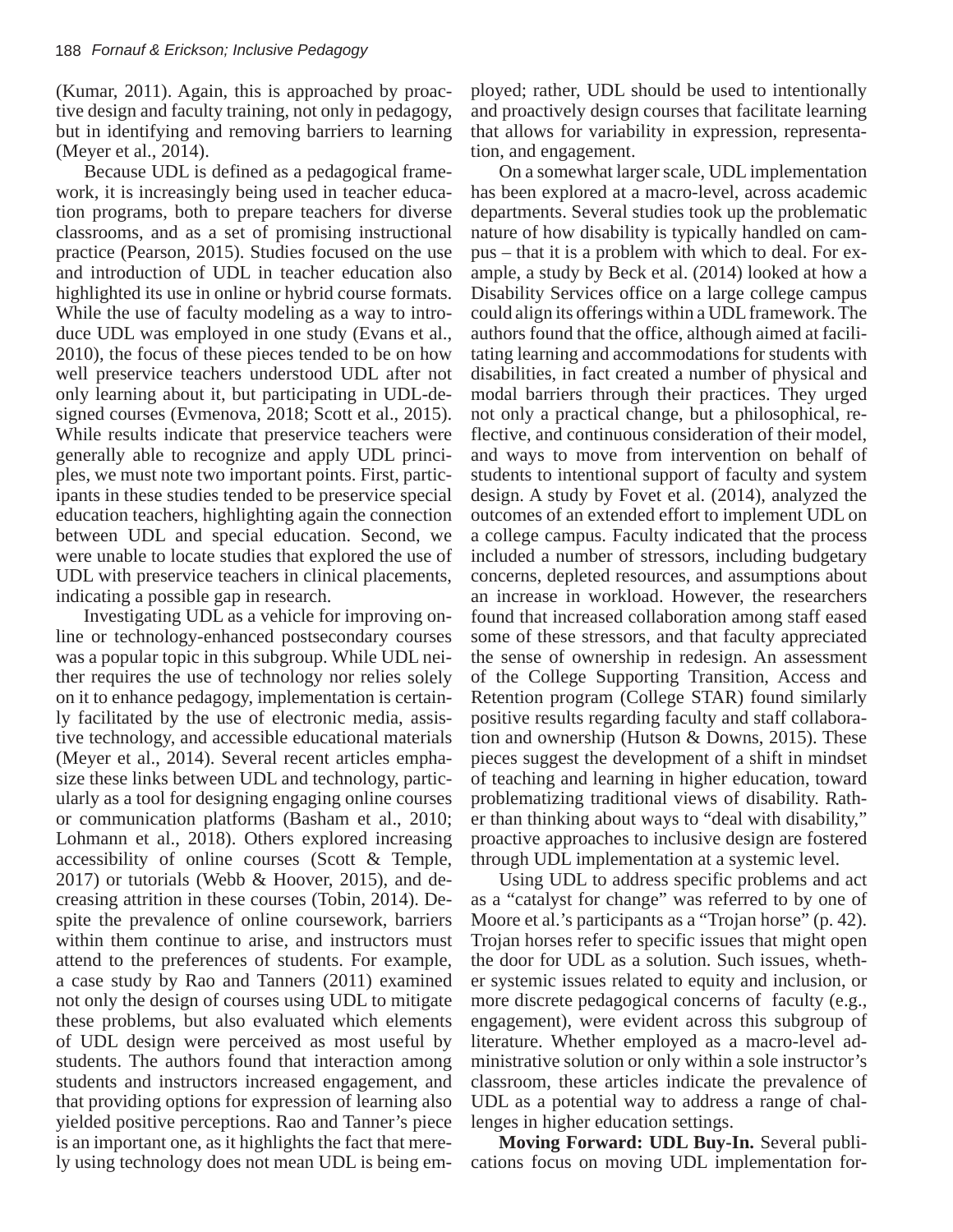ward in some way, which typically involves some type of scaling of UDL implementation. Moore and colleagues (2018), while laying out suggestions for levels and processes involved in scalability, make an important point that is particularly relevant to articles described here: "scaling up at its most fundamental level may be conceived as winning the hearts and minds of an ever-expanding group of individuals and providing the support structures necessary to sustain them"  $(p. 49)$ . These publications recognize the necessity of some degree of philosophical buy-in on the part of faculty, students, and other stakeholders to recognize learner variability as the norm. In other to recognize fearner variabling as the norm. In other words, because UDL is not a program, it cannot be words, because ODE is not a program, recalled the a checklist of strategies focused only on getting learners to access the curriculum. While it is conceivable that one could "do UDL," by implementing multiple means of engagement, representation, and action of expression into classroom practice, this approach lacks the intentionality that is characteristic of UDL, the connection with an instructional goal, and the focus on student variability in a particular context (Lowrey et al., 2017). a checking of strategies rocused only of

Several studies examined how students might buy in to UDL, as experienced through participation in a course where it was implemented by faculty. Kumar and Wideman (2014) examined implementation in a first-year undergraduate course, and student perceptions were generally positive. Students appreciated the flexibility in course design and assignments and felt that it contributed to their learning and higher grades than they would have otherwise had. Faculty reported that taking the time to consider multiple means of presentation gave them an appreciation for other ways of learning that would address learner variability. Likewise, Smith (2012) found that both faculty and students reported higher levels of engagement during a UDL-framed course, and the relationship was somewhat reciprocal; in other words, higher student engagement fostered more engagement on the part of the instructor to link practice with multiple means of motivation. Buy-in from both faculty and students may suggest opportunities for scaling UDL that would facilitate sustainability within a program or institution.

As noted in the previous section, instructors often draw on UDL in designing online courses to increase both access and engagement. Two publications, while focused on design of such courses, employed a UDL mindset not only as a means, but as a socially just end. This is an important shift. Rogers-Shaw et al. (2018) described their process of redesigning the syllabus, assessments, and communication, and offering choices in their course for adult learners that not only

increase access, but also urged them to reflect on their own assumptions as they applied UDL principles. Likewise, Morra and Reynolds (2010) acknowledged similar shifts in their design of technology-enhanced courses, noting that practical shifts must be accompanied by philosophical changes in beliefs about learning. Only then, they argue, will UDL truly facilitate inclusion of students who have traditionally been marginalized on college campuses.

This subgroup of literature suggests that UDL is being operationalized in a variety of ways, in response to a range of challenges, and is doing so with varying degrees of support across postsecondary setthe findings of this group of literature reflect tings. While findings of this group of literature reflect a spectrum of reasons for implementing UDL, it is important to highlight the presence of the common  $\frac{1}{2}$ thread also noted by Moore and colleagues (2018): human buy-in – from faculty, students, and stakeholders across the system – will ultimately determine not only the scale of implementation, but its success and sustainability.  $\mu$  spectrum of reasons for implementing ODD, it is

## **Conceptualizing UDL**

Our second research question sought to understand the ways in which faculty and researchers in higher education conceptualize UDL. This subgroup of literature includes conceptual, descriptive, and empirical pieces. Overall, across these articles, researchers conceptualize UDL as a framework for inclusive pedagogy or instructional design, often leveraging technological innovations to meet the needs of a diverse student population, including those with labeled disabilities.

Several publications examined philosophical underpinnings of UDL, either to disrupt the discourse of normalcy that tends to undergird instructional and pedagogical practices in higher education (Liasidou,  $2014$ ) or to conceptualize how the framework might address issues of inequity or exclusion in higher education. While issues of pedagogy, design, and equity were incorporated into studies addressed by the any were meet pointed most staties daries are by the first research question, these pieces are distinct in that they are not focused on practical implementation of UDL. Rather, publications in this group focus on either faculty or student perceptions and understanding of UDL in postsecondary settings. conceptualized by Oliver (2013) and alternative to the dominant of dominant to the dominant of the dominant of the dominant of the dominant of the dominant of the dominant of the dominant of the dominant of the dominant of

Some of this work appears to be situated within a critical or social model of disability. The social model was conceptualized by Oliver (2013) as an alternative to the dominant medical model, which defines disability as an individual deficit. Social models situate the dominant view of disability as one created by the economic and social forces that render certain types of bodies as deficient and subsequently less de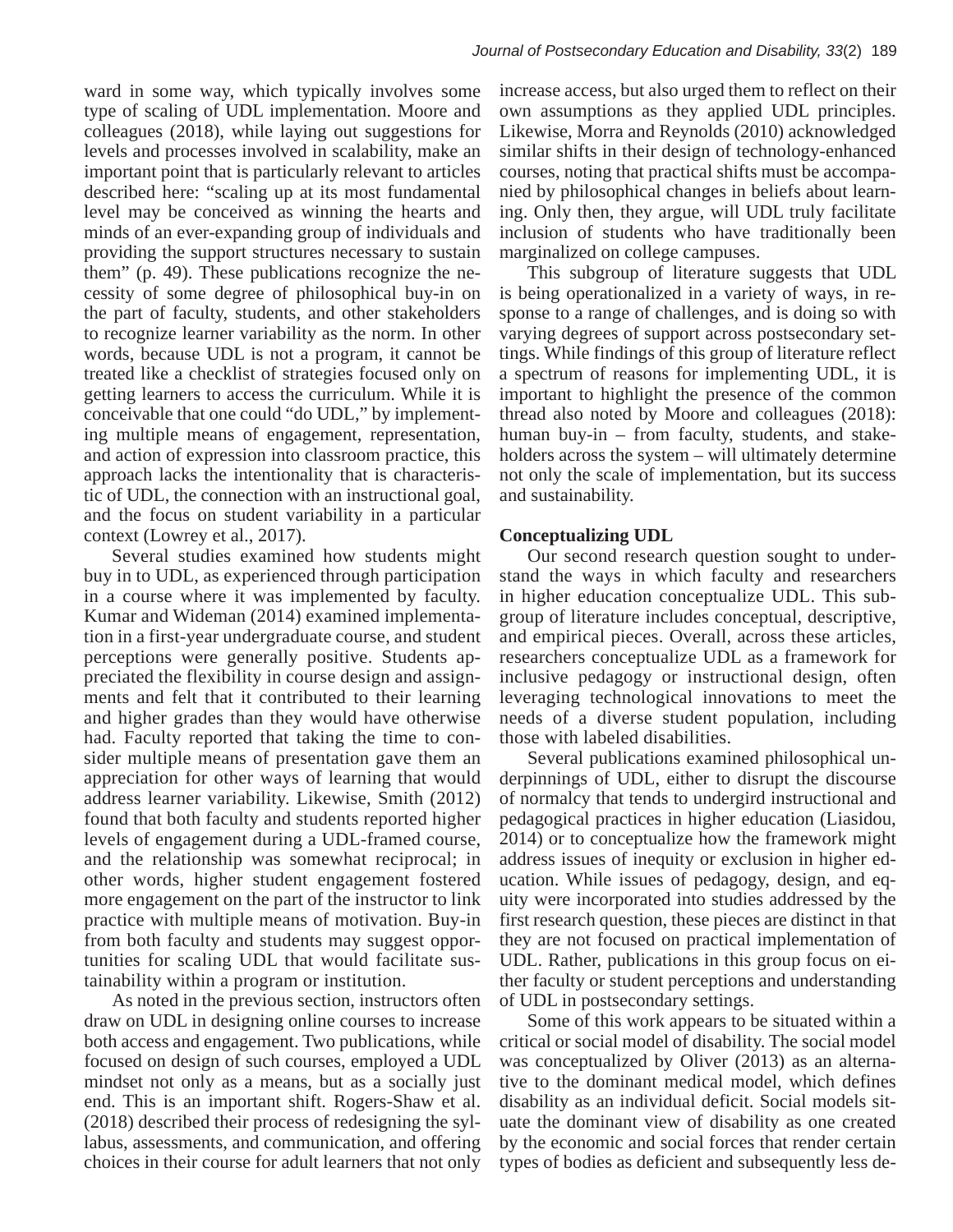sirable (Baglieri, 2019). Versions of the social model have been explored by educational scholars who have problematized the narrow understanding of individual disability in educational settings and attempted to deepen the impact of reframing teaching and learning within a more social framework (Baglieri, 2019; Linton, 1998). That said, viewing disability solely as a social phenomenon, and denying the experiences of disabled individuals is also problematic; Some researchers have suggested that UDL must be careful to acknowledge the reality of disability and the disablement process, without erasing disability as a positive element of identity (Dolmage, 2015).

The role of support services for students with identified disabilities complicates execution of a social model, as several of these pieces explore. Liasidou  $(2014)$ , for example argues that such services, which often serve to ensure that students are receiving reasonable accommodations serve to further marginalize and stigmatize disabled students. Accommodations often involve retrofitting assignments or assessment, and do not consider the experience of the disabled individual at the outset. This function, she argues, upholds the discourse of normalcy requiring students to self-disclose potentially stigmatizing information that perpetuates the myth of disability as a deficit in need of remediation so that one can become normal. This finding was echoed by Fovet and Mole (2013), whose qualitative study found that UDL offered faculty a common language with which to approach a diverse student body, not solely as a vehicle for service delivery or accommodations related to disability. Thus, these two pieces offer a model for conceptualizing UDL beyond Disability Services or even in response to a "problem," and instead consider it as a way to transform higher education into a more inclusive and equitable space. reasonable accommodations served to fund a society

Several studies attempted to understand perceptions of UDL, and beliefs about disability or related accommodations. For example, Black et al. (2014) identified teaching practices consistent with UDL at a university, and also explored faculty attitudes toward students with disabilities. They found that faculty with limited or some training in UDL had no significant effect on the frequency of incorporating UDL principles, but those with more experience tended to incorporate UDL more consistently. Studies exploring student perceptions had slightly different findings. While a study from Belgium indicated that consistent application of UDL may actually create barriers for students without disabilities (Griful-Freixenet et al., 2017), a study by Black et al. (2015) highlighted UDL's applicability for a variety of students, emphasizing that simply adding accommodations for

disabled students does not go far enough to support them. These studies suggest that positive perceptions of UDL may require a shift in mindset in order to facilitate buy-in and sustainability. In other words, negative views toward students with disabilities or those requiring accommodations can act as a barrier for successful implementation of UDL. As with literature on operationalizing UDL, these attitudes tend be a key component of conceptualizing UDL as a positive force in higher education.

The remaining pieces we will discuss focused on the "why" behind UDL. These pieces, while conceptualizing UDL as a broad solution to poor learnexplantling  $\overline{CDE}$  as a stolar solution to poor ream ing outcomes in higher education, make the case for embracing UDL in a variety of ways. While several of these focused on facets of instructional design  $\overline{C}$ (Vininsky & Saxe, 2016; Williams et al., 2013) and neuroscience (Schreiner et al., 2013), others emphasized student learning as the conceptual focus of UDL. One of the earliest publications was a conceptual piece that essentially offered a primer for faculty on how to incorporate UDL into assessment (Ofiesh et al., 2006). Suggestions included backward design, so that instructors ensured they were teaching what they intended to assess, and a list of ways to make assessments themselves accessible through visual design of images and text, clear language, and layout. In addition, this piece, along with a seminal piece by CAST co-founder David Rose and colleagues, focuses on student learning (Rose et al., 2006). These publications get at the crux of why UDL is markedly different from accommodations: UDL theory proposes a more transformative approach to creating instructional environments that promote learning, over individualistic approaches traditionally associated with remediation of disability. Furthermore, an update of Rose and colleagues' (2006, 2008) piece published in 2015 highlights the changes made not only to course d esigns, but to UDL theory at large (Gravel et al., 2015). The iterative nature of UDL suggests that neither implementation nor conceptualization of UDL is a static event, but rather a process of continuing reflection and refinement as the landscape of postsecondary education continues to develop and change.  $\frac{1}{2}$  for  $\frac{1}{2}$  for  $\frac{1}{2}$  for  $\frac{1}{2}$  for  $\frac{1}{2}$  for  $\frac{1}{2}$  for  $\frac{1}{2}$  for  $\frac{1}{2}$  for  $\frac{1}{2}$  for  $\frac{1}{2}$  for  $\frac{1}{2}$  for  $\frac{1}{2}$  for  $\frac{1}{2}$  for  $\frac{1}{2}$  for  $\frac{1}{2}$  for  $\frac{1}{2}$  f

#### **Discussion**

The pieces included here represent a diverse field of research on the implementation and conceptualization of UDL in higher education. UDL's iterative nature suggests a willingness on the part of those who take it up to create and sustain inclusive environments, and in some cases to acknowledge established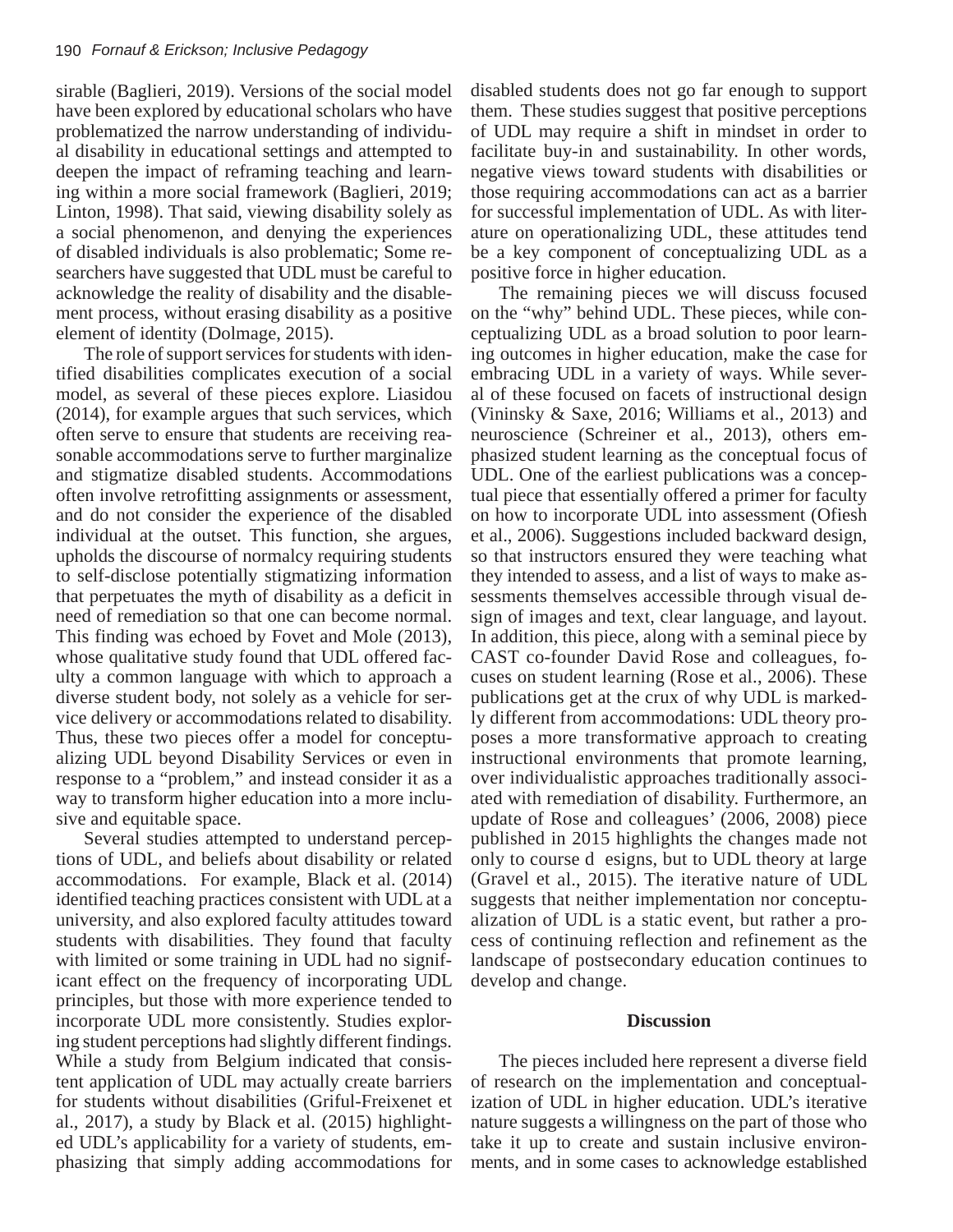norms of ability and access within higher education. While many cases can be made for the employment of UDL, either as a response to challenges or as an end in and of itself, the literature discussed here suggests that UDL is interpreted by many as a framework and by others as an intervention. In addition, its use as a way to facilitate inclusive pedagogy and disrupt the normative center of education, while evident in theory (e.g., Baglieri, Valle et al., 2011; Meyer et al., 2014), has yet to be consistently explored in UDL literature.

#### **UDL: Intervention or Framework?**

In many publications across the two subgroups of literature UDL was depicted as a response to a particular problem or line of inquiry. Recognizing that in some cases such an approach may result in wider buyin from faculty and administration, or a more cohesive agenda for change (Moore et al., 2018), potential drawbacks also exist. UDL's use as an intervention to ameliorate a problem may further complicate productive use of UDL, as interventions are traditionally done *to* students *by* instructors, or *to* curriculum *by* faculty; the emphasis remains on the teacher rather than the learner, which gets away from the purpose and aims of UDL. Another possible drawback of framing studies in response to the problem of struggling students with disabilities, is that the notion that there is some internal deficit in the students that UDL can fix is perpetuated; issues of design are neglected.

This concern was echoed by CAST researchers in 2015. Revisiting Rose et al.'s (2006) work specific to UDL in higher education, Gravel and colleagues  $(2015)$  recognized that the previous piece had still situated problems with learning partially in the learner and partially in the environment; they amended this view in their conclusion. Stating their discomfort with emphasizing problems within individuals, Gravel et al. asserted that "It is our learning environments, first and foremost, that are disabled. Addressing the disabilities in the learning environment...will make courses that are better not just for students with disabilities, but for all students" $(p. 99)$ . This shift in framing disability suggests a move away from a deficit-based perspective and illustrates the continually evolving understandings of UDL. We agree with Gravel et al. and others (e.g., Waitoller & King Thorius, 2016) that UDL theory and research can and should do more to challenge existing notions of ability and normalcy across educational contexts.  $\omega$  ODE in inglicit culcation, Gravel and Concag

We highlight Gravel et al.'s (2015) chapter here because it focuses on the process of conceptualizing and operationalizing UDL. Furthermore, we concur with scholars Disability Studies in Education (Dolmage, 2017; Mitchell et al., 2014) who argue that UDL provides the opportunity to foreground disability in designing curriculum and pedagogy. In other words, UDL can compel faculty to consider a "systematic negotiation of needs across any assembly of student differences" as they design their courses and instructional materials (Mitchell et al., 2014, p. 309). Unpacking the history of Universal Design in higher education, Dolmage (2017) also emphasized this active part of UDL: the design process.

This active dimension suggests that UD is a way to plan, to foresee, to imagine the future. The "Universal" of UD also suggests that disability is something that is always a part of our worldview. Thus, when UD is successful, it is hopeful and realistic – allowing teachers to structure space and pedagogy in the broadest possible manner, Universal Design is not about buildings, it is about building - building community, building better pedagogy, building opportunities for agency. It is a way to move. (p. 118)

Conceptualizing UDL as a response to problems caused by the presence of certain students is inherently limiting; it focuses only on particular groups of students. The promise of UDL in higher education is in its possibility; the process allows us to imagine not only making access universal, but learning as well.

Positioning UDL as a process-based framework rather than an intervention allows us to acknowledge disabling environments and center the lived experiences of students with disabilities in our design. Furthermore, IHEs can incorporate variation not only in perceived ability, but in language, race, gender, etc., without assuming the default position of a heteronormative, able-bodied individual as the standard toward which a UDL intervention could remediate students.

#### **Disrupting the Discourse of Normalcy**

Publications in both the operationalizing and conceptualizing strands address the philosophical shift raised by Moore and colleagues (2018) that mentioned winning the hearts and minds of faculty. Implementation within an institution cannot be a practical project alone, and in order to be effective will require some reconceptualization of ability, disability, and variability. These concepts, it seems, are murkier in higher education than in K-12, where notions of ability and disability are highly normed and regulated (for better or worse) and often discussed as a result of special education.

Still, winning hearts and minds does not seem to go far enough to yield a philosophical shift that would truly disrupt a discourse of normalcy and result in in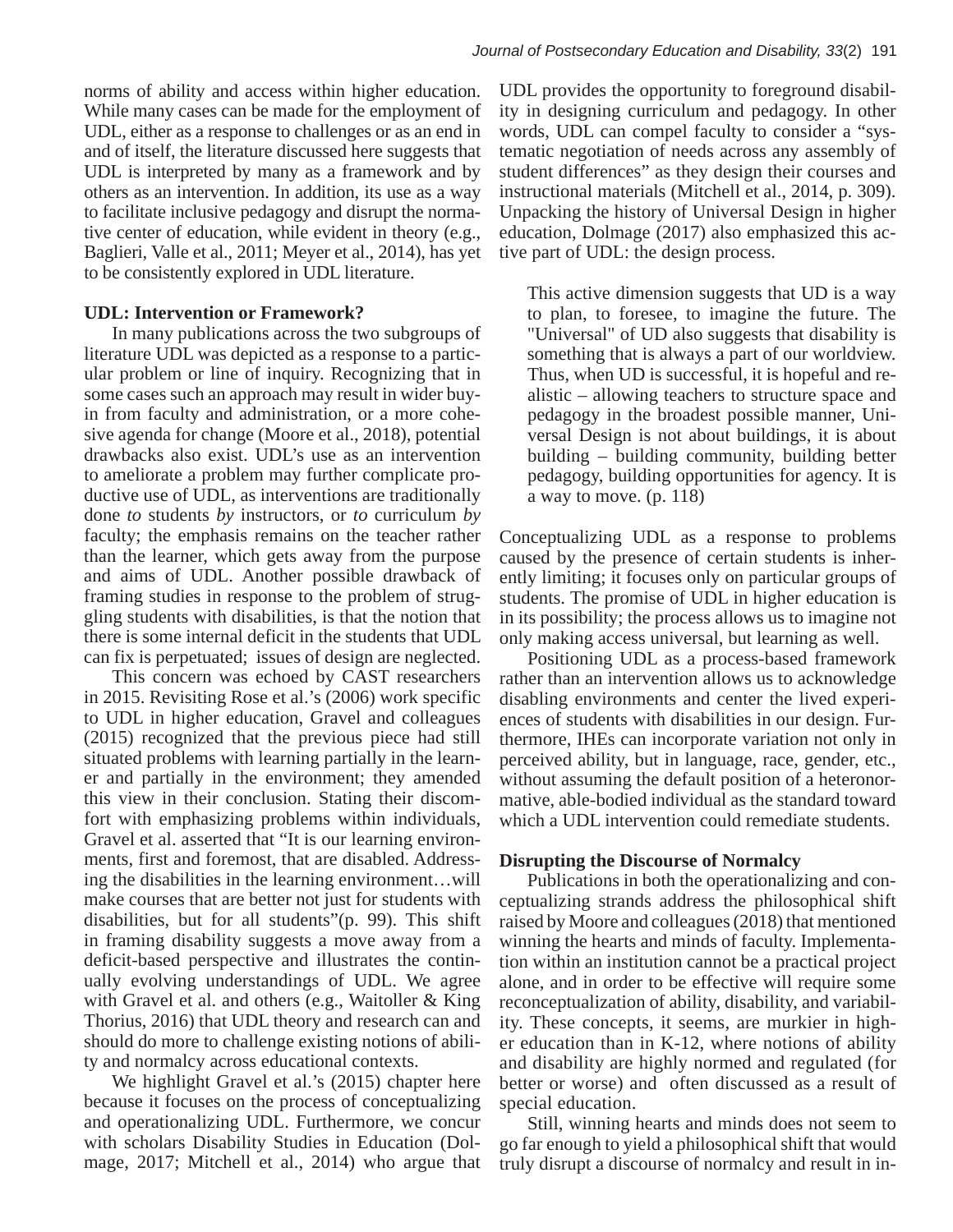clusive pedagogy. For example, Beck and colleagues  $(2014)$  considered that, as faculty are in positions of power within IHEs, attending to their re-conceptualizations of who is normal and able is critical; normalizing discourse is easily internalized by both faculty and students. As a result, critical elements need to be embedded into the process of UDL adoption (Liasidou, 2014). Some scholars have suggested that UDL must actively dismantle ability-centric practices that permeate formal education (Waitoller & King Thorius, 2016). In higher education, such practices are so deeply ingrained into institutions based on perare so deeply ingrained mis institutions sased on perceived levels of ability that it is taken-for-granted as normal. Instead of simply trying to remove barriers to learning for certain students (such as those with the learning for certain students (such as those with to realing for existence of the barriers must first be disabilities), the existence of the barriers must first be questioned, and the sources of their existence identified (Waitoller & King Thorius, 2016).  $\alpha$ s and  $\alpha$  inclusive personalized as a  $\alpha$  inclusive personalized personalized personalized personalized personalized personalized personalized personalized personalized personalized personalized personalized persona

There is limited evidence from articles in this review that UDL in higher education is being conceptualized as an avenue for inclusive pedagogy that considers educating students with diverse abilities as a justifiable end, student variability at the outset of course design, and disability as an asset. This is not altogether surprising, as UDL research in general is still at an emerging stage with regard to both K-12 teachers and university faculty. Yet the variety of UDL research illustrated here suggests that there is growing interest in transforming access and pedagogy in postsecondary settings, and in disrupting limited interpretations of inclusion that rely solely on accommodations. It seems appropriate to consider what an inclusive pedagogy might look like within courses, programs, and departments, and how faculty might draw on elements of the UDL framework to design an intentional approach that continues to evolve with an ever-changing student body, and new developments in research.

#### **Implications**

There are several important implications here for further research. First, because UDL has been clearly defined through work from CAST, researchers drawing on CAST's framework should take care to be consistent in descriptions of UDL concepts, principles, and guidelines. Such consistency would serve to demonstrate the many ways UDL might be used across a number of different contexts, and further emphasize that UDL can be adapted to meet the needs of highly variable student populations. This means staying true to an emphasis on variability and inclusiveness, rather than disability and intervention. While, in the climate of accountability, there is a temptation as

well as a need to examine outcomes of UDL, focusing solely on the effects of UDL as an intervention compromise its intention as a framework.

Because UDL theory is consistent with elements of the social model of disability, further empirical research linking the fields of disability studies and UDL in higher education is warranted. The prevalence of ability as the central axis of teaching and learning within postsecondary settings must be critically examined and disrupted, and UDL offers a practical approach for taking up this work. Furthermore, the approach for dating up this work. I difference, the perspectives of scholars and students with disabiliperspectives of senotars and statents with disabilities need greater representation in order to understand how and if UDL can operate as a framework that acknowledges disability as an agentive and positive aspect of identity (Dolmage, 2015). are respectively presented in order to understand

In addition, the research presented here suggests room for growth in the scope of UDL practice. Much of the work has been done within departments or colleges of education at the postsecondary level. This is unsurprising, given that faculty in education likely have the most experience with both pedagogy and student variability. That said, there is a great opportunity for UDL research in other disciplines, particularly those which may have historically prioritized content.

Lastly, the interpretation of UDL in higher education here is further limited by instructional methods and environments. And yet learning happens in so many settings in higher education: in meetings, at events, through operational systems. More research needs to be conducted at a systems level. In other words, how might we go from simply adopting the UDL framework to intentionally grounding our core beliefs in UDL theory and practice - as instructors, programs, department, and institutions? UDL should not be limited to the classroom, and its sustainability is dependent on those who embrace it, extending it into the broader social realm to increase inclusive pedagogies in both formal and informal ways.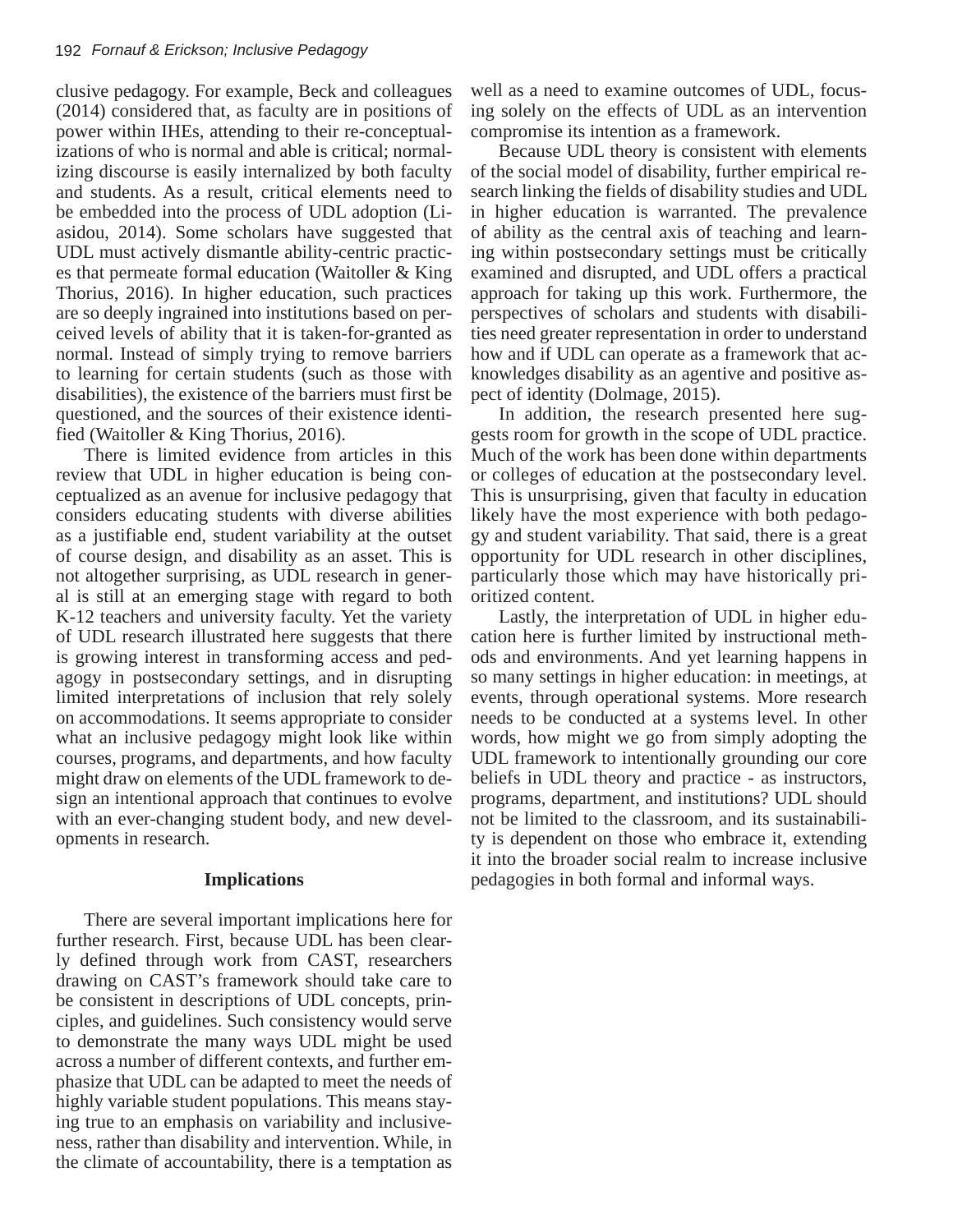## **References**

- Al-Azawei, A., Serenelli, F., & Lundqvist, K. 2016). Universal design for learning (UDL): A content analysis of peer-reviewed journal papers from 2012 to 2015. *Journal of the Scholarship of eaching and Learning, 16*(3), 39–56.
- Baglieri, S., Bejoian, L. M., Broderick, A. A., Connor, D. J., & Valle, J. (2011). [Re]claiming inclusive education. *Teachers College Record, 113,* 2122-2154.
- Baglieri, S. (2017). *Disability studies and the inclusive classroom: Critical practices for creating least restrictive attitudes.* Routledge.
- Baglieri, S., Valle, J. W., Connor, D. J., & Gallagher, D. J. (2011). Disability studies in education: The need for a plurality of perspectives on disability. *Remedial and Special Education, 32*, 267-278.
- Basham, J. D., Lowrey, K. A., & deNoyelles, A. (2010). Computer mediated communication in the universal design for learning framework for preparation of special education teachers. *Journal of Special Education Technology, 25*(2), 31–44.
- Beck, T., Diaz del Castillo, P., Fovet, F., Mole, H., & Noga, B. (2014). Applying universal design to disability service provision: Outcome analysis of a universal design (UD) audit. *Journal of Postsecondary Education And Disability, 27*, 209-222.
- Bernacchio, C., Ross, F., Washburn, K. R., Whitney, J., & Wood, D. R. (2007). Faculty collaboration to improve equity, access, and inclusion in higher education. *Equity & Excellence in Education, 40,* 56–66.
- Black, R. D., Weinberg, L. A., & Brodwin, M. G. (2014). Universal design for instruction and learning: A pilot study of faculty instructional methods and attitudes related to students with disabilities in higher education. *Exceptionality Education International, 24*, 48-64.
- Black, R. D., Weinberg, L. A., & Brodwin, M. G. (2015). Universal design for learning and instruction: Perspectives of students with disabilities in higher education. *Exceptionality Education International, 25*(2), 1-16.
- Capp, M. J. (2017). The effectiveness of universal design for learning: A meta-analysis of literature between 2013 and 2016. *International Journal of Inclusive Education, 21,* 791–807.
- CAST (2018). *Universal design for learning guidelines version 2.2*. Retrieved from http://udlguidelines.cast.org
- Cosier, M., & Ashby, C. E. (2016). Disability studies and the "work" of educators. In M. Cosier, & C. E. Ashby (Eds.), *Enacting change from within: Disability studies meets teaching and teacher education* (pp. 1-20). Peter Lang.
- Davies, P. L., Schelly, C. L., & Spooner, C. L. (2013). Measuring the effectiveness of universal design for learning intervention in postsecondary education. *Journal of Postsecondary Education and Disability, 26*, 195–220.
- Dean, T., Lee-Post, A., & Hapke, H. (2017). Universal design for learning in teaching large lecture classes. *Journal of Marketing Education, 39*(1), 5-16.
- Dolmage, J. (2015). Universal design: Places to start. *Disability Studies Quarterly, 35*(2).
- Dolmage, J. (2017). Academic ableism: *Disability and higher education*. University of Michigan Press.
- Evans, C., Williams, J. B., King, L., & Metcalf, D. (2010). Modeling, guided instruction, and application of UDL in a rural special education teacher preparation program. *Rural Special Education Quarterly, 29*(4), 41–48.
- Evmenova, A. (2018). Preparing teachers to use universal design for learning to support diverse learners. *Journal of Online Learning Research, 4,* 147–171.
- Fovet, F., Jarrett, T., Mole, H., & Syncox, D. (2014). Like fire to water: Building bridging collaborations between disability service providers and course instructors to create user friendly and resource efficient UDL implementation material. *Collected Essays on Learning and Teaching, 7*(1), 68-75.
- Fovet, F., & Mole, H. (2013). UDL--From disabilities office to mainstream class: How the tools of a minority address the aspirations of the student body at large. *Collected Essays on Learning and Teaching, 6*, 121–126.
- Gabel, S. L. (Ed.). (2005). *Disability studies in education: Readings in theory and method.* Peter Lang.
- Gradel, K., & Edson, A. J. (2010). Putting universal design for learning on the higher ed agenda. *Journal of Educational Technology Systems, 38,* 111–121.
- Gravel, J. W. (2017). *A disciplined application of universal design for learning (UDL): Supporting teachers to apply UDL in ways that promote disciplinary thinking in English language arts (ELA) among diverse learners.* (Unpublished doctoral dissertation). Harvard Graduate School of Education.
- Gravel, J. W., Edwards, L. A., Buttimer, C. J., & Rose, D. H. (2015). Universal design for learning in postsecondary education: Reflections on principles and their application. In S. E. Burgstahler (Ed.) *Universal design in higher education: From principles to practice* (2nd ed.), (pp. 81-100). Harvard Education Press.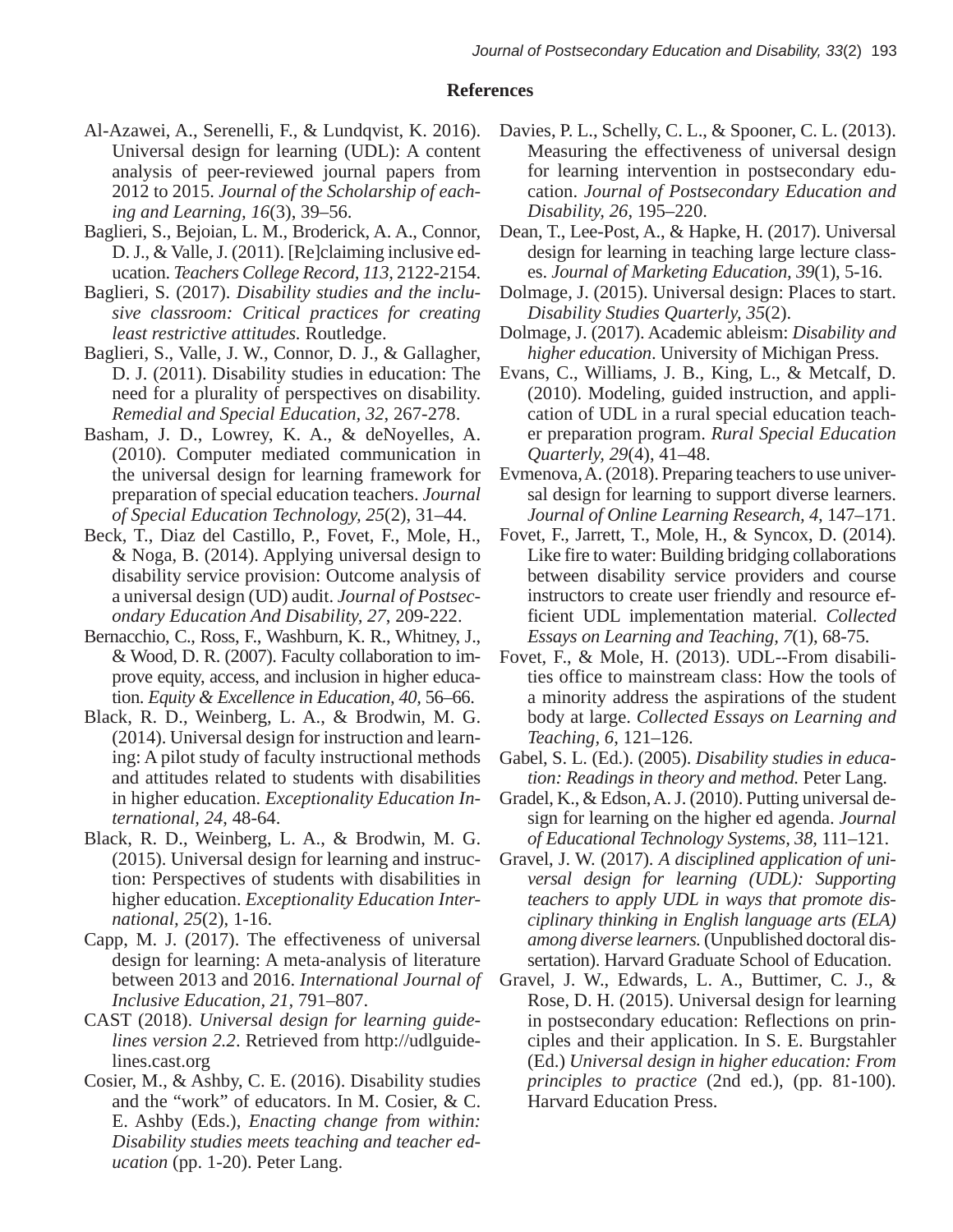- Griful-Freixenet, J., Struyven, K., Verstichele, M., & Andries, C. (2017). Higher education students with disabilities speaking out: perceived barriers and opportunities of the universal design for learning framework. *Disability & Society, 32,*  1627-1649.
- Heelan, A., Halligan, P., & Quirke, M. (2015). Universal design for learning and its application to clinical placements in health science courses (practice brief). *Journal of Postsecondary Education and Disability, 28,* 469–479.
- Hehir, T. (2002). Eliminating ableism in education. *Harvard Educational Review, 72*(1), 1–32.
- Hehir, T. (2009). Policy foundations of universal design for learning. In D. T. Gordon, J. W. Gravel & L. A. Schifter (Eds.), *A policy reader in universal design for learning* (pp. 35-45). Cambridge, MA: Harvard Education Press.
- Hutson, B., & Downs, H. (2015). The college STAR faculty learning community: Promoting learning for all students through faculty collaboration. *Journal of Faculty Development, 29*(1), 25-32.
- Izzo, M. V., Murray, A., & Novak, J. (2008). The faculty perspective on universal design for learning. *Journal of Postsecondary Education and Disability, 21*, 60-72.
- Kumar, K. (2011). A learner-centered mock conference model for undergraduate teaching. *Collected Essays on Learning and Teaching*, 420-24.
- Kumar, K. L., & Wideman, M. (2014). Accessible by design: Applying UDL principles in a first year undergraduate course. *Canadian Journal of Higher Education, 44*, 125-147.
- Liasidou, A. (2014). Critical disability studies and socially just change in higher education. *British Journal of Special Education, 41*, 120-135.
- Linton, S. (1998). *Claiming disability: Knowledge and identity.* NYU Press.
- Lohmann, M. J., Boothe, K. A., Hathcote, A. R., & Turpin, A. (2018). Engaging graduate students in the online learning environment: A universal design for learning (UDL) approach to teacher preparation. *Networks: An Online Journal for Teacher Research, 20*(2).
- Lowrey, K. A., Hollingshead, A., & Howery, K. (2017). A closer look: Examining teachers' language around UDL, inclusive classrooms, and intellectual disability. *Intellectual and Developmental Disabilities, 55*, 15-24.
- McGuire, J. M., Scott, S. S., & Shaw, S. F. (2006). Universal design and its applications in educational environments. *Remedial and special education, 27*, 166-175.
- Meyer, A., Rose, D. H., & Gordon, D. T. (2014). *Universal design for learning: Theory and practice.*  CAST Professional Publishing.
- Miller, D. K., & Lang, P. L. (2016). Using the universal design for learning approach in science laboratories to minimize student stress. *Journal of Chemical Education, 93*, 1823-1828.
- Mitchell, D., Snyder, S., & Ware, L. (2014). "[Every] child left behind": Curricular cripistemologies and the crip/queer art of failure. *Journal of Literary & Cultural Disability Studies, 8*, 295-314.
- Moore, E. J., Smith, F. G., Hollingshead, A., & Wojcik, B. (2018). Voices from the field: Implementing and scaling-up universal design for learning in teacher preparation programs. *Journal of Special Education Technology, 33,* 40-53.
- Morra, T., & Reynolds, J. (2010). Universal design for learning: Application for technology-enhanced learning. *Inquiry, 15*, 43-51.
- Nielsen, D. (2013). Universal design in first-year composition--Why do we need it, how can we do it? *CEA Forum, 42*(2), 3-29.
- Ofiesh, N. S., Rojas, C. M., & Ward, R. A. (2006). Universal design and the assessment of student learning in higher education: Promoting thoughtful assessment. *Journal of Postsecondary Education and Disability, 19,* 173-181.
- Ok, M. W., Rao, K., Bryant, B. R., & McDougall, D. (2017). Universal design for learning in pre-k to grade 12 classrooms: A systematic review of research. *Exceptionality, 25*, 116–138.
- Oliver, M. (2013). The social model of disability: Thirty years on. *Disability & Society, 28*, 1024-1026.
- Pearson, M. (2015). Modeling universal design for learning techniques to support multicultural education for pre-service secondary educators. *Multicultural Education, 22*(3/4), 27-34.
- Rao, K., Ok, M. W., & Bryant, B. R. (2014). A review of research on universal design educational models. *Remedial and Special Education, 35,* 153–166.
- Rao, K., & Tanners, A. (2011). Curb cuts in cyberspace: Universal instructional design for online courses. *Journal of Postsecondary Education and Disability, 24*, 211-229.
- Roberts, K. D., Park, H. J., Brown, S., & Cook, B. (2011). Universal design for instruction in postsecondary education: A systematic review of empirically based articles. *Journal of Postsecondary Education and Disability, 24*, 5-15.
- Rogers-Shaw, C., Carr-Chellman, D. J., & Choi, J. (2018). Universal design for learning: Guidelines for accessible online instruction. *Adult Learning, 29,* 20–31.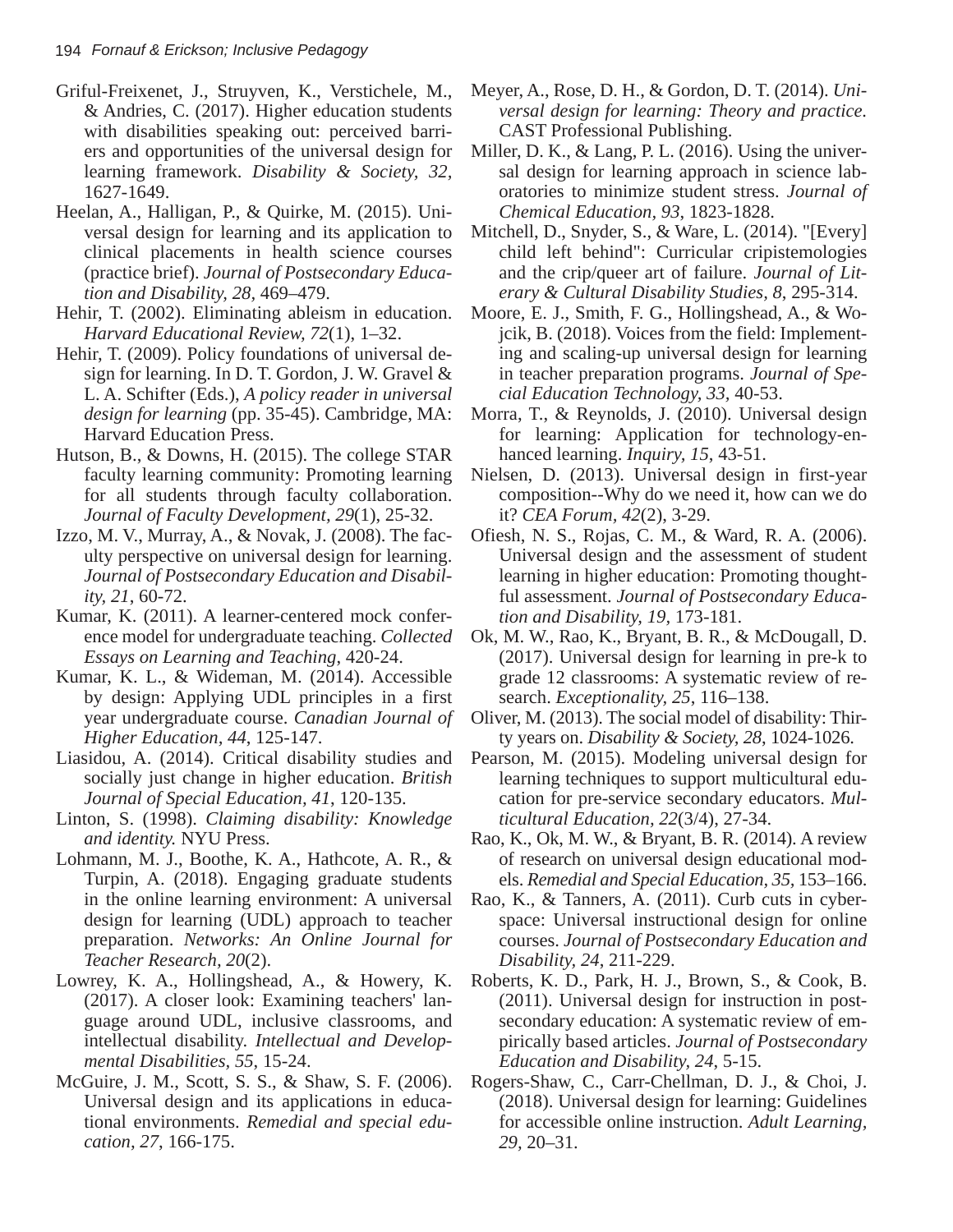- Rose, D. H., Harbour, W. S., Johnston, C. S., Daley, S. G., & Abarbanell, L. (2006). Universal design for learning in postsecondary education: Reflections on principles & and their application. *Journal of Postsecondary Education and Disability, 19*, 135–151.
- Rose, D. H., Harbour, W. S., Johnston, C. S., Daley, S. G., & Abarbanell, L. (2008). Universal design for learning in postsecondary education: Reflections on principles & and their application. In S. Burgstahler & R. Cory (Eds.), *Universal design in higher education: From principles to practice*  (pp. 45-59). Harvard Education Press.
- Rose, D. H., & Meyer, A. (2002). *Teaching every student in the digital age: Universal design for learning.* Association for Supervision and Curriculum Development.
- Schelly, C. L., Davies, P. L., & Spooner, C. L. (2011). Student perceptions of faculty implementation of universal design for learning. *Journal of Postsecondary Education and Disability, 24*, 17-30.
- Schreiner, M. B., Rothenberger, C. D., & Sholtz, A. J. (2013). Using brain research to drive college teaching: Innovations in universal course design. *Journal on Excellence in College Teaching, 24*(3), 29-50.
- Scott, L., & Temple, P. (2017). A conceptual framework for building UDL in a special education distance education course. *Journal of Educators Online, 14*(1).
- Scott, L. A., Temple, P., & Marshall, D. (2015). UDL in online college coursework: Insights of infusion and educator preparedness. *Online Learning, 19*(5), 99-119.
- Scott, L. A., Thoma, C. A., Puglia, L., Temple, P., & D'Aguilar, A. (2017). Implementing a UDL framework: A study of current personnel preparation practices. *Intellectual and Developmental Disabilities, 55*, 25-36.
- Smith, F. G. (2012). Analyzing a college course that adheres to the universal design for learning (UDL) framework. *Journal of the Scholarship of Teaching and Learning, 12*(3), 31-61.
- Taylor, S. J. (1988). Caught in the continuum: A critical analysis of the principle of the least restrictive environment. *Journal of the Association for Persons with Severe Handicaps, 13*, 41-53.
- Tobin, T. J. (2014). Increase online student retention with universal design for learning. *Quarterly Review of Distance Education, 15*(3), 13–24
- UDL on Campus. (n.d.). Retrieved from www.udloncampus.org.
- Vininsky, H., & Saxe, A. (2016). The best of both worlds: A proposal for hybrid teacher education. *McGill Journal of Education, 51*, 1187-1196.
- Waitoller, F. R., & King Thorius, K. A. (2016). Cross-pollinating culturally sustaining pedagogy and universal design for learning: Toward an inclusive pedagogy that accounts for dis/ability. *Harvard Educational Review, 86,* 366-389.
- Webb, K. K., & Hoover, J. (2015). Universal design for learning (UDL) in the academic library: A methodology for mapping multiple means of representation in library tutorials. *College & Research Libraries, 76*, 537–553.
- Williams, J., Rice, R., Lauren, B., Morrison, S., Van Winkle, K., & Elliott, T. (2013). Problem-based universal design for learning in technical communication and rhetoric instruction. *Journal of Problem Based Learning in Higher Education, 1,* 247-261.

## **About the Authors**

Beth S. Fornauf received a B.A. from Villanova University, and an M.Ed. from the University of New Hampshire. She recently received her Ph.D. in curriculum and instruction/teacher education from the University of New Hampshire and is currently an assistant professor of special education at Plymouth State University. Her teaching experience includes working as both an elementary classroom teacher and special educator. In addition, she has worked in educator preparation as a doctoral research fellow and instructor. Her research interests include disability studies and Universal Design for Learning within the teacher education curriculum. She can be reached by email at: basfornauf@gmail.com.

Joy Dangora Erickson received her B.A. and M.S. degrees in education from Purdue University and her Ph.D. in curriculum and instruction (literacy and language concentration) from the University of New Hampshire. Her experience includes working as an elementary generalist and reading specialist for a combined 11 years. Joy is currently an assistant professor of education at Endicott College. Her research interests include early childhood reading motivation and engagement, early childhood education for citizenship, and critical literacy. She can be reached by email at: jdangor1@yahoo.com.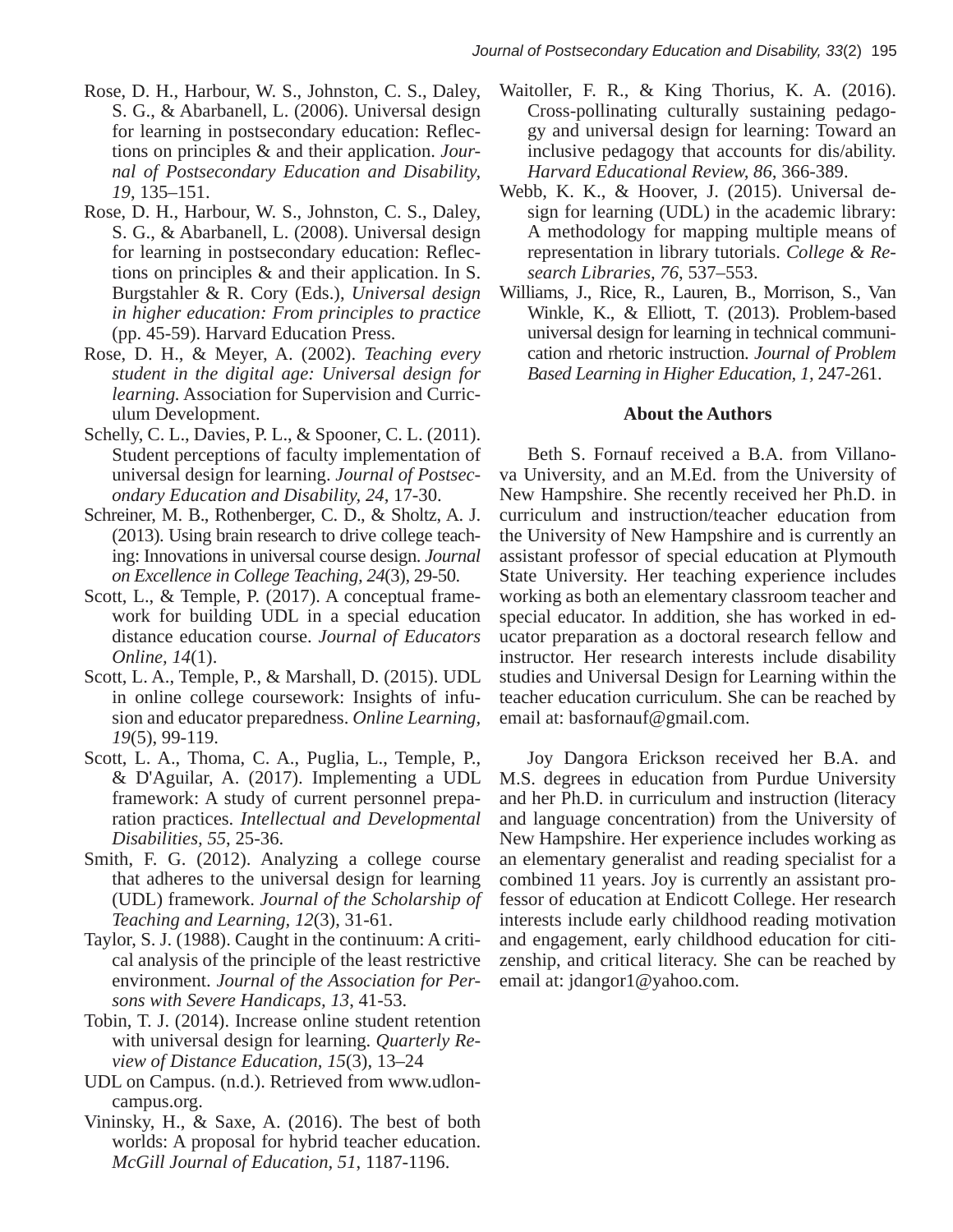## 196 *Fornauf & Erickson; Inclusive Pedagogy*

## **Table 1**

## *Articles Exploring UDL in Postsecondary Education, Purpose, and Category, n=38*

| Publication                                             | Purpose                                                                                                                                                                                                                                                                        | Category         |
|---------------------------------------------------------|--------------------------------------------------------------------------------------------------------------------------------------------------------------------------------------------------------------------------------------------------------------------------------|------------------|
| Ofiesh, Rojas, & Ward (2006)                            | To present recommendations from the field of<br>universal design as they apply to assessment of<br>students at the postsecondary level                                                                                                                                         | Conceptualizing  |
| Rose, Harbour, Johnston, Daley,<br>& Abarbanell (2006)  | To clarify the differences between applying uni-<br>versal design in built vs. learning environment<br>(both the theory and techniques), and to illustrate<br>the principles of UDL                                                                                            | Conceptualizing  |
| Bernachhio, Ross, Washburn,<br>Whitney, $& Wood (2007)$ | To study process and results of engaging in a<br>critical friends group that models reflective prac-<br>tice in establishing and maintaining access and<br>inclusion in classes                                                                                                | Operationalizing |
| Izzo, Murray, & Novak (2008)                            | The study and development of training materials<br>to improve the quality of postsecondary educa-<br>tion for students with disabilities                                                                                                                                       | Operationalizing |
| Basham, Lowrey, & deNoyelles<br>(2010)                  | To explore an instructional design that used UDL Operationalizing<br>to proactively plan for computer-mediated com-<br>munication as a means of student engagement,<br>representation, and expression through reflection<br>on key issues in special education                 |                  |
| Evans, Williams, King, & Metcalf<br>(2010)              | To provide examples of how they integrate and<br>model UDL in courses in assessment, class-<br>room management, and instructional planning,<br>and how preservice teachers demonstrate their<br>knowledge of UDL in assignments with students<br>in K-12 settings.             | Operationalizing |
| Gradel & Edson (2010)                                   | To identify beginning strategies and models for<br>implementation of UDL in higher education,<br>while also addressing challenges                                                                                                                                              | Operationalizing |
| Morra & Reynolds (2010)                                 | To explore how UDL principles and options in-<br>fluence technology-enhanced (hybrid and online)<br>courses                                                                                                                                                                    | Operationalizing |
| Kumar $(2011)$                                          | To describe implementation of a mock confer-<br>ence model of instruction aligned with UDL and<br>learner centered instruction                                                                                                                                                 | Operationalizing |
| Rao & Tanners (2011)                                    | To examine how guidelines of two UD models<br>can be considered during the instructional design<br>process and applied in an online course, and to<br>determine which elements of these models were<br>most valued by and useful to students enrolled in<br>the online course. | Operationalizing |
| Schelly, Davies, & Spooner<br>(2011)                    | To measure the effectiveness of instructor train-<br>ing in UDL (as indicated by student perceptions)                                                                                                                                                                          | Operationalizing |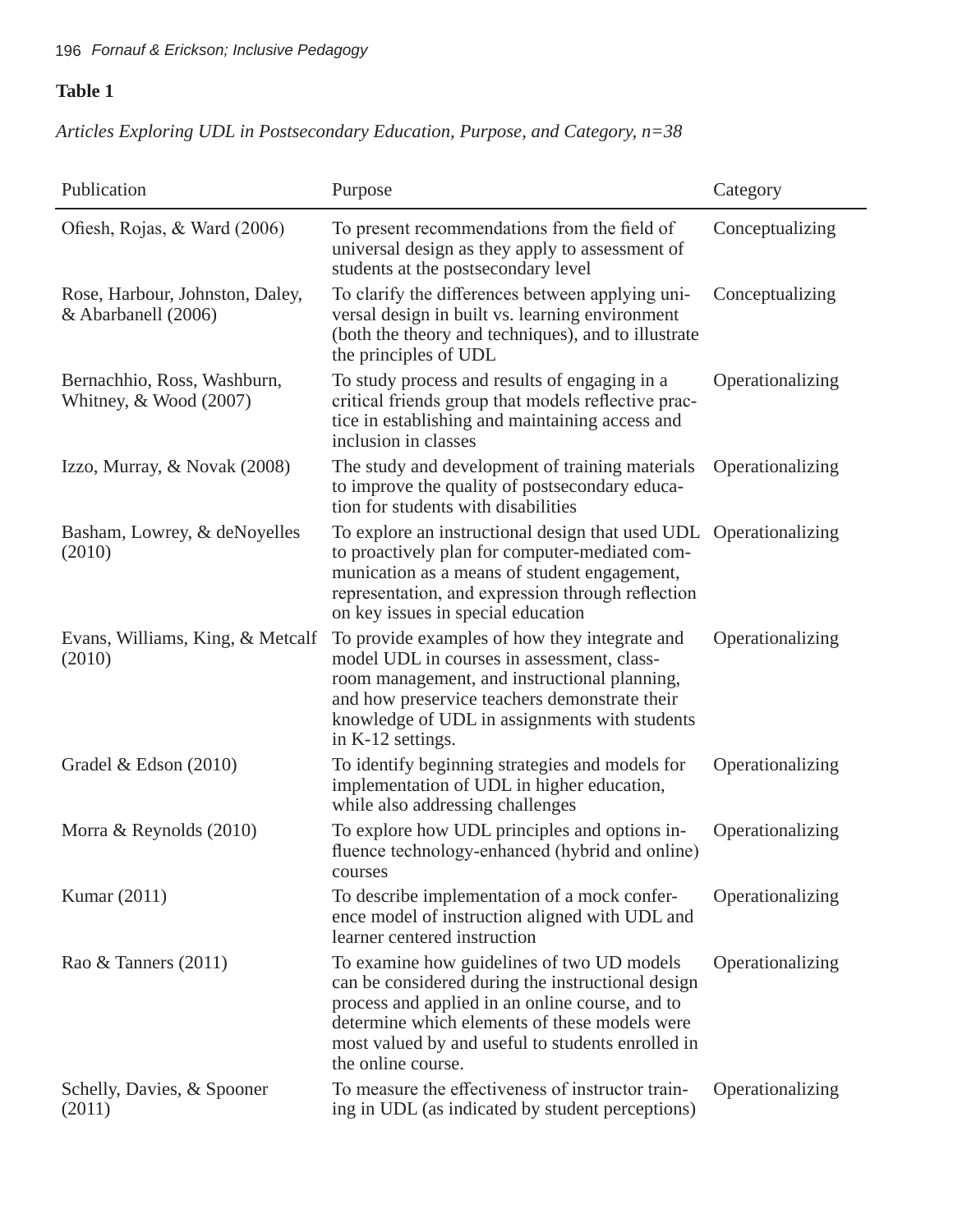| Publication                                                       | Purpose                                                                                                                                                                                                                                                                          | Category         |
|-------------------------------------------------------------------|----------------------------------------------------------------------------------------------------------------------------------------------------------------------------------------------------------------------------------------------------------------------------------|------------------|
| Smith (2012)                                                      | To examine the reflective practice of one faculty<br>member as she applied the UDL framework to<br>her graduate class                                                                                                                                                            | Operationalizing |
| Davies, Schelly, & Spooner<br>(2013)                              | To compare student survey data about an inter-<br>vention group of instructors who received UDL<br>training to student survey data from a control<br>group of instructors who did not receive UDL<br>training. This study features a revised and ex-<br>panded survey instrument | Operationalizing |
| Fovet & Mole $(2013)$                                             | To offer a "methodological snapshot" of an<br>IHE's process of UDL implementation, and con-<br>sider the outcomes observed beyond the parame-<br>ters of disability services (incorporating observa-<br>tions from faculty, administrators and students)                         | Conceptualizing  |
| Nielson $(2013)$                                                  | To analyze the process and complications of<br>incorporating UDL into a first-year composition<br>course to foster independent student identity                                                                                                                                  | Operationalizing |
| Schreiner, Rothenberger, &<br>Scholtz (2013)                      | To summarize research in neuroscience, cogni-<br>tive psychology, and education as related to uni-<br>versal design and to provide ideas for improving<br>college teaching                                                                                                       | Conceptualizing  |
| Williams, Rice, Lauren, Morrison,<br>Van Winkle, & Elliott (2013) | To reimagine both pedagogical and physical<br>space of the traditional classroom by linking<br>UDL and theories of problem-based learning                                                                                                                                        | Conceptualizing  |
| Beck, Diaz del Castillo, Fovet,<br>Mole, & Noga (2014)            | To explore the impact of UD implementation for<br>Disability Service providers' users                                                                                                                                                                                            | Operationalizing |
| Black, Weinberg, & Brodwin<br>(2014)                              | To determine if faculty were incorporating UDI/<br>UDL into their instruction, and faculty attitudes<br>toward students with disabilities                                                                                                                                        | Conceptualizing  |
| Fovet, Jarrett, Mole, & Syncox<br>(2014)                          | To highlight how implementation of UDL re-<br>quires increased collaboration among staff,<br>including disability service providers, equity<br>and diversity services, and teaching and learning<br>support                                                                      | Operationalizing |
| Kumar & Wideman (2014)                                            | To understand the impact of integrating UDL<br>principles into a postsecondary course                                                                                                                                                                                            | Operationalizing |
| Liasidou (2014)                                                   | To highlight the ways a social justice discourse<br>needs to be incorporated into debates about<br>widening participation in higher education on the<br>grounds of disability. Emphasis on UDL as a ve-<br>hicle for socially just change in higher education                    | Conceptualizing  |
| Tobin (2014)                                                      | To offer strategies to create and convert courses<br>to online format to increase access and engage-<br>ment                                                                                                                                                                     | Operationalizing |
| Black, Weinberg, & Brodwin<br>(2015)                              | To evaluate perspectives of university students<br>with disabilities on teaching methods that ben-<br>efited their learning to evaluate whether these<br>align with UDL or UDI                                                                                                   | Conceptualizing  |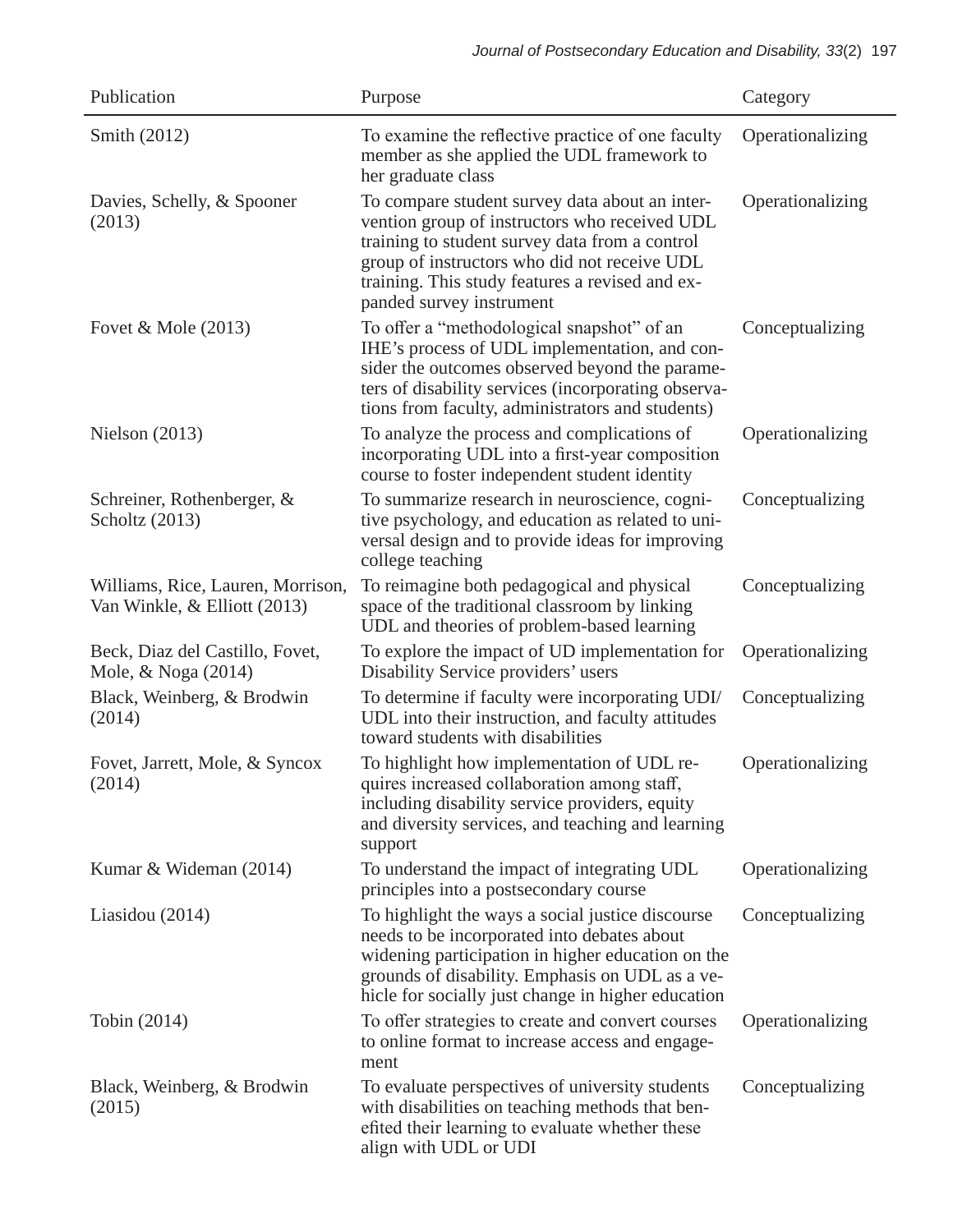## 198 *Fornauf & Erickson; Inclusive Pedagogy*

| Publication                                                      | Purpose                                                                                                                                                                                                                                                                                                         | Category         |
|------------------------------------------------------------------|-----------------------------------------------------------------------------------------------------------------------------------------------------------------------------------------------------------------------------------------------------------------------------------------------------------------|------------------|
| Heelan, Halligan, & Quirke<br>(2015)                             | To provide examples and potential for UDL in<br>health sciences                                                                                                                                                                                                                                                 | Operationalizing |
| Scott, L. A., Temple, P., & Mar-<br>shall, D. (2015)             | To examine perceptions of special education<br>teachers enrolled in online courses as to whether<br>courses were aligned with UDL principles, and<br>whether the course design improved the teachers'<br>preparation                                                                                            | Operationalizing |
| Hutson & Downs $(2015)$                                          | To describe changes occur in use and knowledge<br>of UDL principles among the faculty who partic-<br>ipate in faculty learning communities                                                                                                                                                                      | Operationalizing |
| Webb & Hoover $(2015)$                                           | To examine effectiveness of a biology tutorial<br>available by research librarians, drawing on UDL<br>- for students w disabilities                                                                                                                                                                             | Operationalizing |
| Miller & Lang $(2016)$                                           | To provide an introduction to some of the specif-<br>ic mental health issues that students may face in<br>a science lab context and to draw on UDL appli-<br>cation in the lab to reduce student stress                                                                                                         | Operationalizing |
| Vininsky $&$ Saxe (2016)                                         | To develop and propose an inclusive and acces-<br>sible blended teacher education program guided<br>by the Universal Design for Learning (UDL)<br>framework.                                                                                                                                                    | Conceptualizing  |
| Dean, Lee-Post, & Hapke (2017)                                   | To address these pedagogical issues of large lec-<br>ture courses by creating a learning environment<br>that builds on the Universal Design for Learning<br>(UDL) principles with the goal of providing<br>diverse learners with options in representation,<br>engagement, and expression                       | Operationalizing |
| Griful-Freixenet, Struyven, Vers-<br>tichele, $&$ Andries (2017) | To explore whether or not the needs of the stu-<br>dents with disabilities, taught within the tradi-<br>tional higher education model, are addressed<br>effectively by the UDL principles.                                                                                                                      | Conceptualizing  |
| Scott, Thoma, Puglia, Temple, &<br>D'Aguilar $(2017)$            | To determine what is currently being done to<br>prepare educators to implement a UDL frame-<br>work, the extent to which a UDL framework is<br>being incorporated into preservice courses in<br>higher education, and how a UDL framework is<br>being used to improve postschool outcomes for<br>youth with ID. | Conceptualizing  |
| Scott & Temple $(2017)$                                          | To present ideas for consideration when design-<br>ing online courses (particularly those in special<br>education) for preservice teachers                                                                                                                                                                      | Operationalizing |
| Evmenova (2018)                                                  | To extend previous research and explore how<br>experiencing UDL firsthand in a graduate online<br>course might help educators, including in-service<br>general and special education teachers, learn<br>about UDL framework and plan for its practical<br>implementation                                        | Operationalizing |